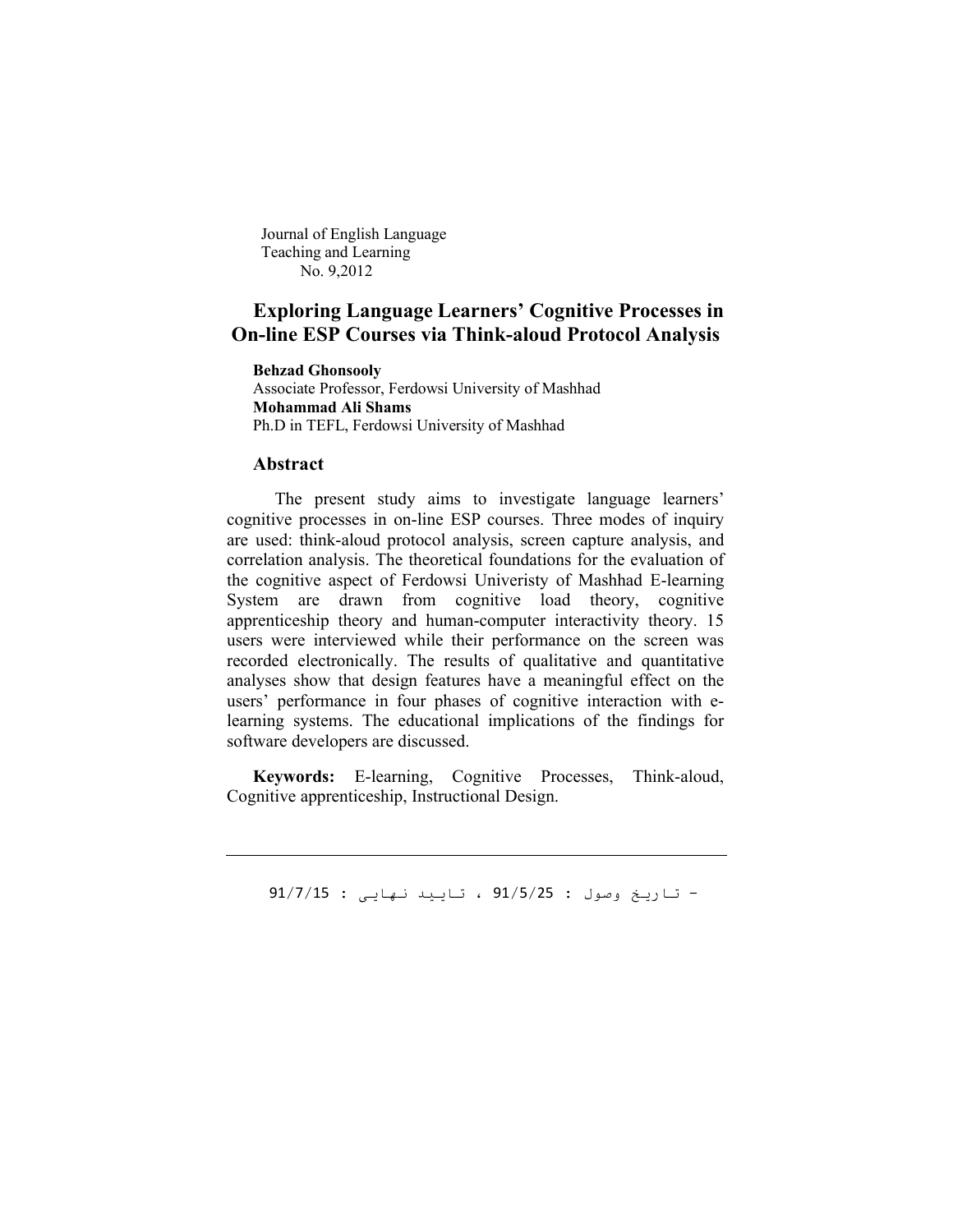### **1. Introduction**

 The significant place of e-learning modules in today's educational curriculums cannot be denied. The logistical advantages of e-courses motivate education centers and universities all over the world to develop and expand their e-learning systems. Like any other instructional enterprise, these systems can flourish and promote only if proper needs analysis and evaluation components accompany them through their creation and developmental phases. This evaluation may be directed to different dimensions of e-learning programs. One of the neglected areas of research regarding the evaluation of e-learning system is their users' cognitive processes. Due to the difficulties which are associated with tracking participants' cognitive processes in on-line courses, few studies have explored this area of research (see Baldus & Nicholas, 2010; Kalyuga, 2007; Sorden, 2005). However, cognitive processes can be effectively explored using recent techniques of inquiry developed in the field of think-aloud protocol analysis (TPA). This study aims to use protocols as the main data pool for investigating the e-students' cognitive processes in on-line courses. The tracking data extracted from screen capture analysis and correlation analysis conducted on the quantitative data extracted from the protocols through content analysis were also used to supplement the results of protocol analysis.

# **2. Review of the Related Literature**

 In this section first distinctive features of e-learning versus traditional learning are introduced. Then the place of cognitive studies in the development and evaluation of e-learning systems is discussed. In the next step, the researchers elaborate on the basic concepts in cognitive load theory and its application in e-learning projects. Afterwards, think-aloud protocols and their distinctive characteristics are reviewed. In the final part, the main proposal of this study i.e.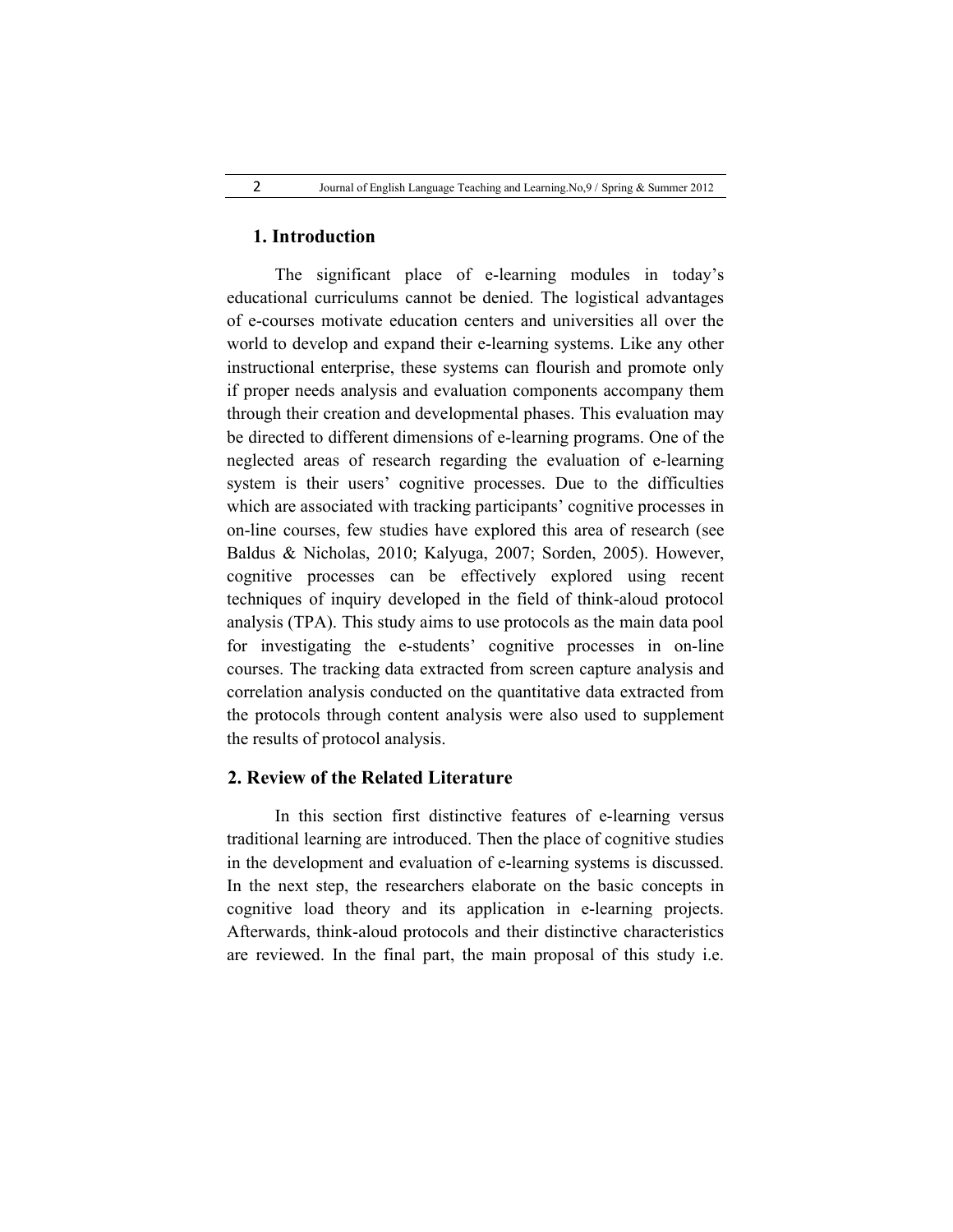using TPA to build an evaluation program for cognitive processes in e-learning systems is explained in detail and a framework for directing think-aloud sessions is delineated.

## **2.1. Traditional Learning vs. E-learning**

 Learning does not happen in vacuum; it develops in a context of interaction between the learners and another party such as a teacher, a text, an experience, an object or a machine. Each form of learning brings with itself a certain number of assumptions and limitations. Elearning has distinctive features that cannot be observed in traditional classrooms. The evidence for such features can be found from different perspectives. In addition to building machines, we interact with them (Schuman, 1987); having a successful interaction with computers depends on the design of the interface through which human and machine interact. While in traditional learning environments, all the human parties are intelligent enough to adapt to the ever-changing complex of contextual factors and react to the others' social, emotional, and psychological actions, an e-learning system has to be designed and programmed to be able to reach an acceptable level of interactivity. Developers of on-line learning system, instead of relying on the teachers' and students' intelligence, have to anticipate most of the possible situations in learning and become prepared to deal with them. This requires a level of knowledge and insight into the nature of learning and learning processes which cannot be gained in a single field of scientific inquiry. Thus the findings of a wide range of disciplines such as psychology, intelligence studies, instructional design, critical pedagogy, information technology and software engineering are being used to build successful learning systems worldwide.

Out of the three types of interaction which are possible in traditional classrooms (Moore, 1989) namely learner-instructor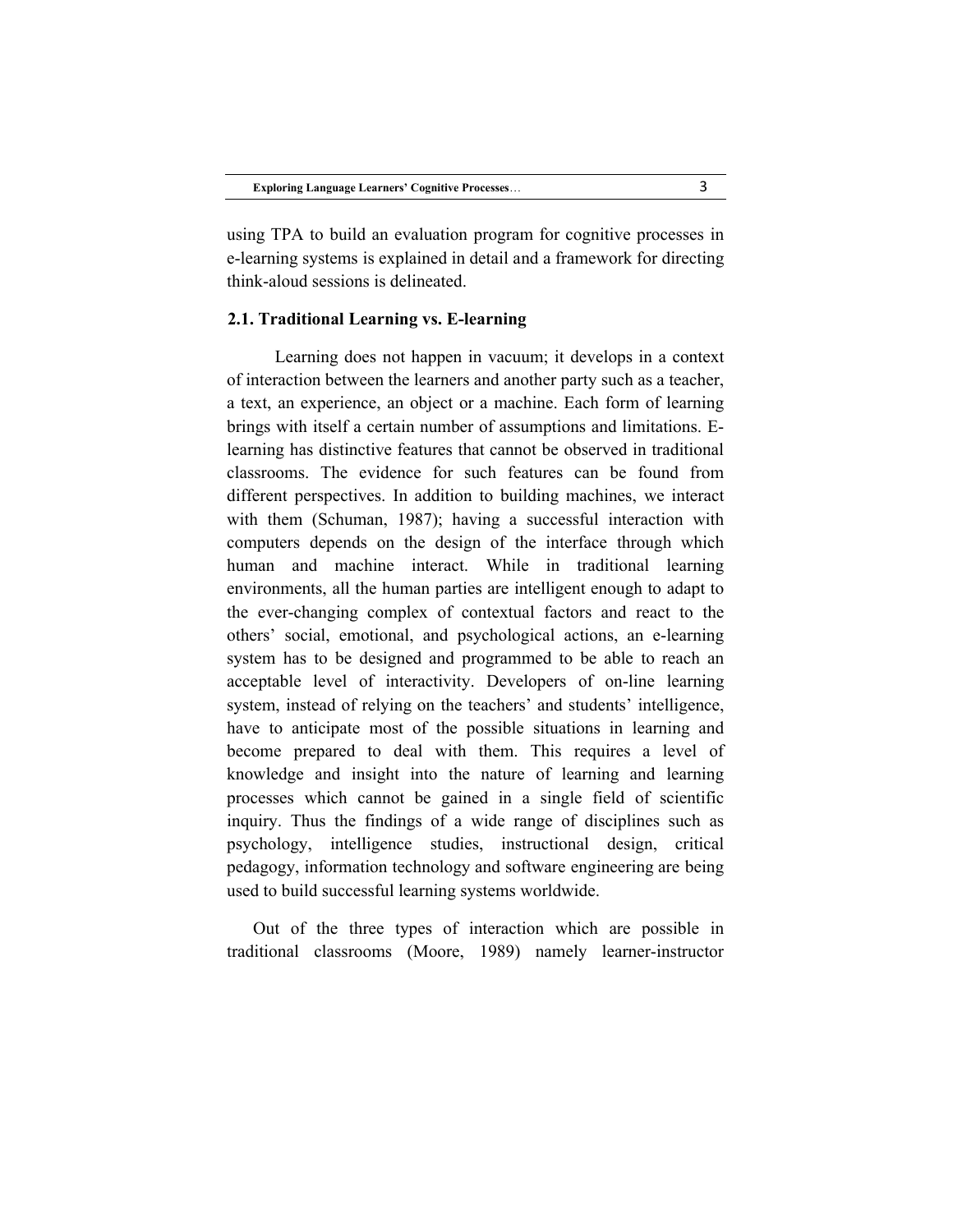interaction, learner-learner interaction and learner-content interaction, only the third one exists in most of the e-learning systems. One can understandably expect the learner-content interaction in e-learning systems to be considerably richer than its counterpart in traditional classrooms so that the absence of classmates and the instructor can be compensated to some extent. This makes the job of system designers and developers harder in terms of meeting engineering standards and psychological context. von Brevern (2004) induces that in e-learning systems, the content delivered to the learners must be pedagogically and psychologically valid. The absence of the instructor in most elearning system leaves no choice for the pattern of autonomy other than a learner-centered one. Therefore learner variables such as cognitive style and cognitive strategies must receive additional attention in the development and evaluation of e-learning systems. Principles of instructional design (Gagné et al., 1992) and principles of cognitive learning (Clark & Mayer, 2002) must be observed in the creation of e-learning softwares. To implement such principles in elearning systems, von Brevern (2004) suggests using an objectoriented design in which learning content is distributed across multiple learning objects designed based in the learner variables particularly cognitive factors.

## **2.2. Cognitive Processes in E-learning**

 Some scholars see e-learning studies as an interdisciplinary field of research that spans philosophy, psychology, cognitive sciences, discourse analysis and critical pedagogy (see von Brevern, 2004). During the last decade, more educational psychologists have attended to the importance of theorizing cognitive aspects of elearning (see Albert & Mori, 2001). Ekanayake, Karunarathna and Hewagamage (2006) open a new horizon in the study of cognitive processes in e-learning and propose an architecture for affective elearning. Drawing the findings in affective computing and educational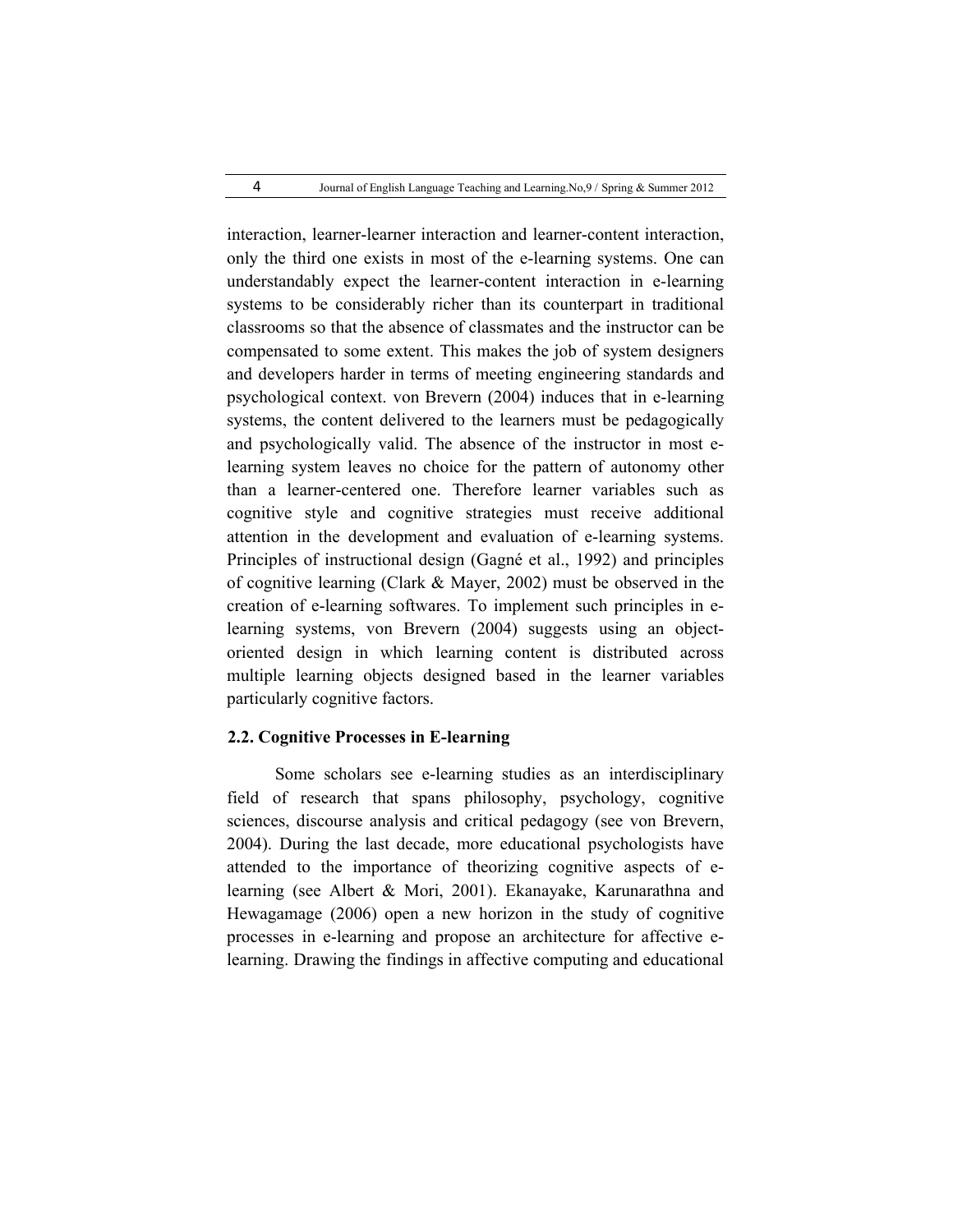psychology, they argue for the necessity of electronic equivalents for emotional, cognitive, social and behavioral factors which have been long establaished in conventional classroom research. They explain how cognitive scientists have been ignorant to the role of emotion in cognition and claim that this has recently changed (see Davis, 2000; Hudlicka, 2004). Based on this view, designers of e-learning systems have to be careful about different types of emotional and psychological reactions the program might stimulate in learners if they are to promote their cognitive skills. Ekanayake, Karunarathna and Hewagamage (2006) propose a cognitive architecture for affective elearning. They argue that emotive and cognitive aspects of computation are closely related and consequently any design for an effective e-learning system should account for its impact on the learners' cognition and emotions. In their study, they use a range of physiological and psychological techniques to record and analyze signals coming from the learners interacting with e-learning system. In the architecture proposed for affective e-learning, updating learner cognitive profile and building a cognitive decision making module play a vital role in maintain the stability of the human-computer interaction and increasing the efficiency of the e-learning system. They believe that usually a gap is created between the learner's natural cognitive model the system perceived cognitive model of the learner as a result of the lack of sufficient transformation methodologies. The e-learning system used in this study is equipped with a database including all the earners' cognitive profile and starts to record and interpret the physiological signals coming from them during the interaction. The combination of these two sources of information provides the system with a range of options for the content and form of the learning objects that are compatible with each particular learner's cognitive and emotive style. Although implementing such complicated and expensive e-learning systems is not feasible most of the time, the cognitive approach used in this study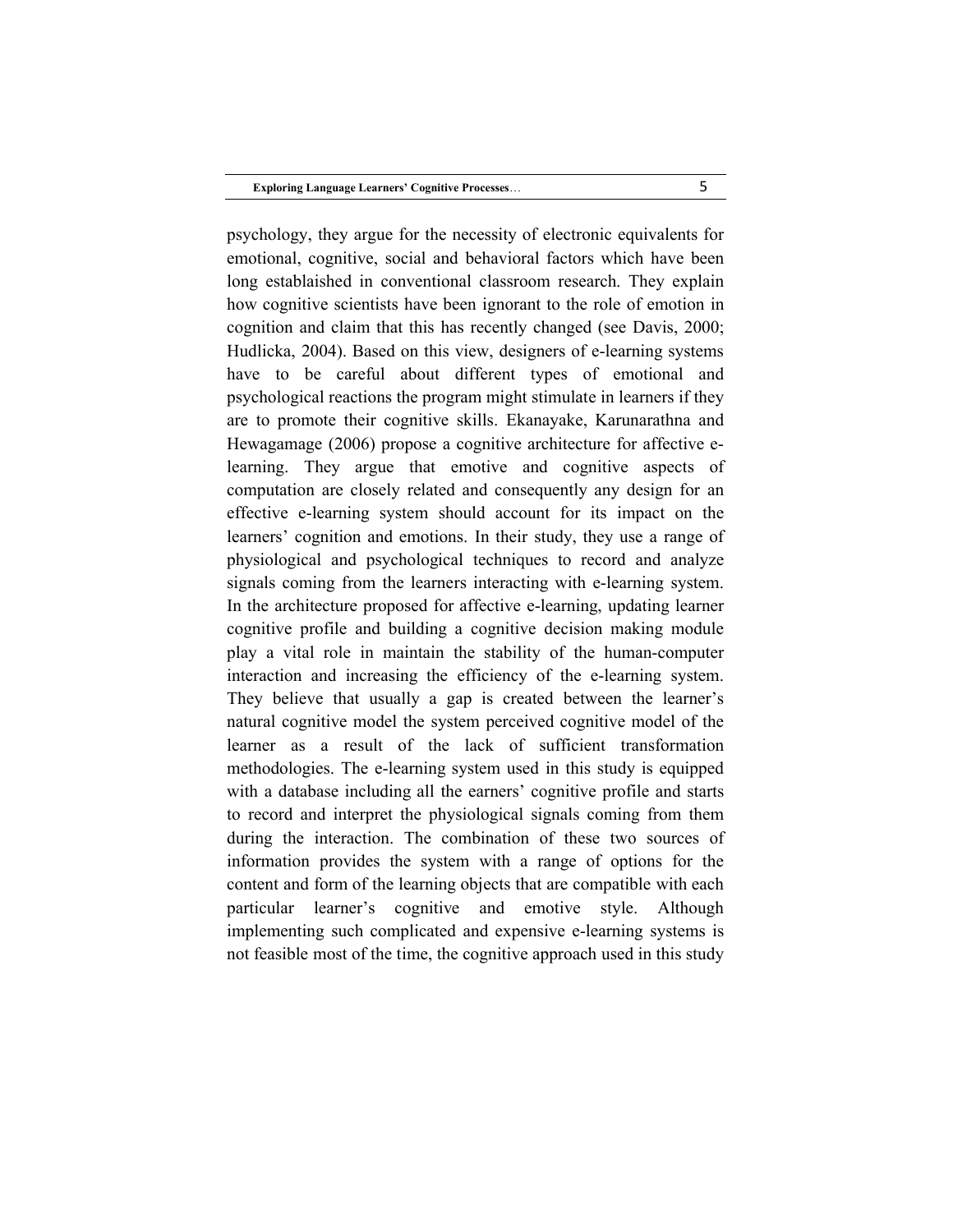can be tailored to other types of systems to incorporate learners' cognitive variables into the design and evaluation of the system.

Salmon (1998) offers a list of cognitive skills that can be observed in on-line learning systems:

> … offering ideas or resources; inviting critique; asking challenging questions; articulating, explaining and supporting positions on issues; exploring and supporting issues by adding explanations and examples; reflecting and re-evaluating personal positions; critiquing, challenging, discussing and expanding ideas of others; negotiating interpretations, definitions and meanings; summarizing and modeling previous contributions; proposing actions based on developed ideas. (pp. 6-7)

Fox and Mackeogh (2003) used Ohlsson's (1995) list of cognitive skills to compare the high-order thinking activities in two on-line groups of students. The did a content analysis on the material being produced by the students in order to tag the discourse used in peertutoring or on-line discussions based on the categories proposed by Ohlsson. They came up with two final conclusions. Firstly, content analysis of students' contribution to the on-line course was very successful in conceiving their engagement in high-order cognitive skills. Secondly, assessment is a key element in motivating the students to participate in on-line activities.

Hooper and Hannafin (1991) maintain that not only understanding e-learners' cognitive processes is very imporatnt for system designer but also this understanding must be used as the base for instructional design. They define 4 cognitive phases: retrieving, orienting, presenting and encoding. Richter (2007) proposes 11 strategies to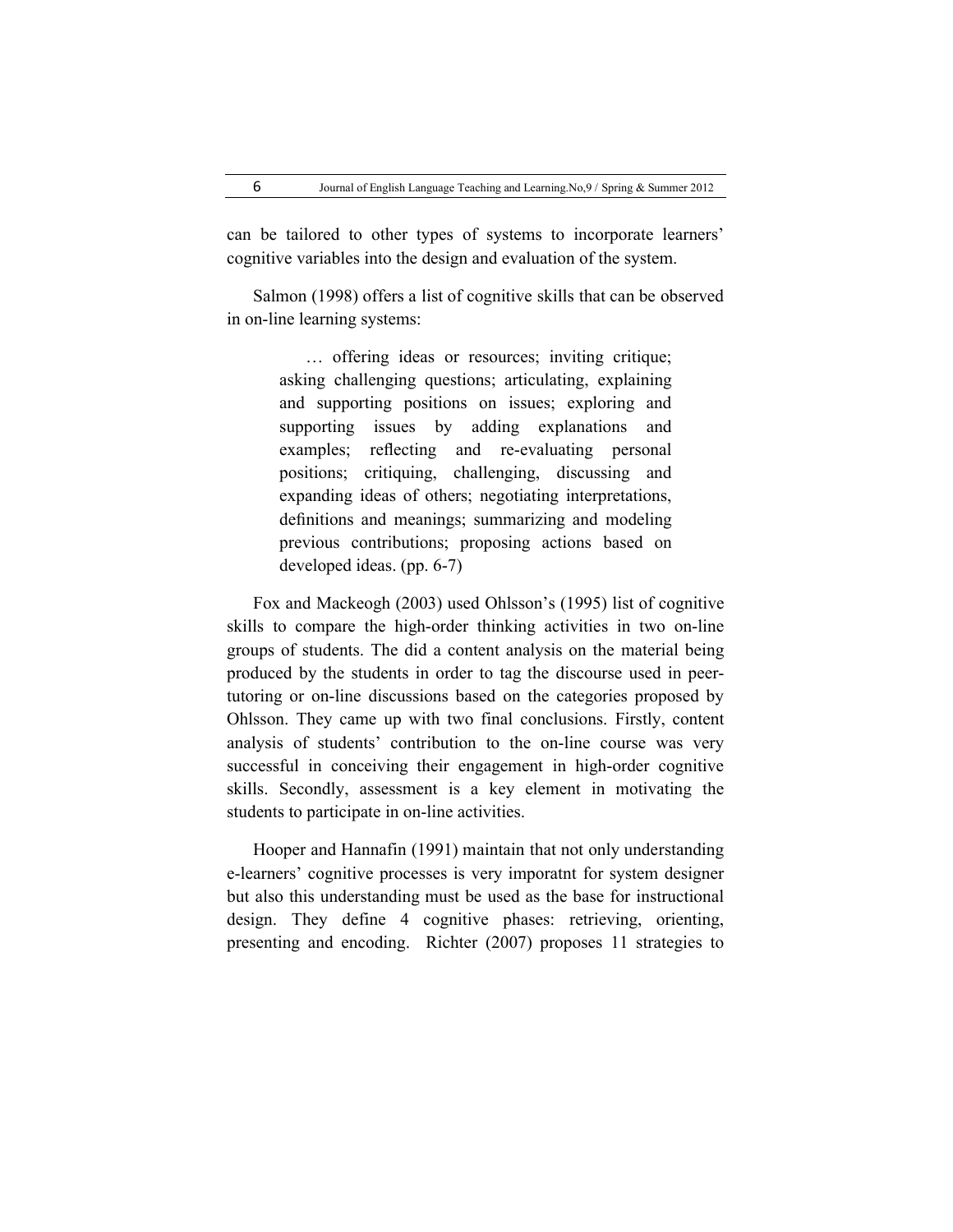promote cognitive processes during these 4 phases. Her framework is a hybrid of Hooper and Hannafin's (1991) proposal regarding the cognitive phases learners go through, Cognitive Load Theory and her own theory "Cognitive Interactivity".

### **2.3. Cognitive Load Theory and E-learning**

 According to Kalyuga (2007), the main focus of any evaluative program for e-learning should be efficiency not effectiveness. Any poor program does have some effect; the question is that is it worth it, given the mental effort and cognitive load imposed on the students? Cognitive load theory explains how the limitations of working memory (WM) may affect learning and performance. The nature of changes in long term memory is slow and incremental. WM functions as a bottleneck and slows down the flow of new information into LTM. This happens because most of the time, WM has to be allocated to default problem-solving mechanisms that become active in the absence of external sources of knowledge; few space is left for organizing knowledge structures and incorporating them into the available knowledge accumulated in LTM, hence the undesired conditions for learning. Nevertheless, research shows that our mind does function even in the most complex and challenging situations so there must be another mechanism which covers for the limitations of WM.

Sorden (2005) emphasizes the importance of avoiding unnecessary cognitive load in the design of on-line instruction. As he explains, because the effect of distracters that load the learner's mind with irrelevant information is considerably more in virtual environments, it is imperative that evaluative research projects diagnose and report the sources of waste of energy caused by such instructional distracters in e-learning. Actually these distracters waste mind's brilliant ability to shrink working memory's limitations by the use of schemata.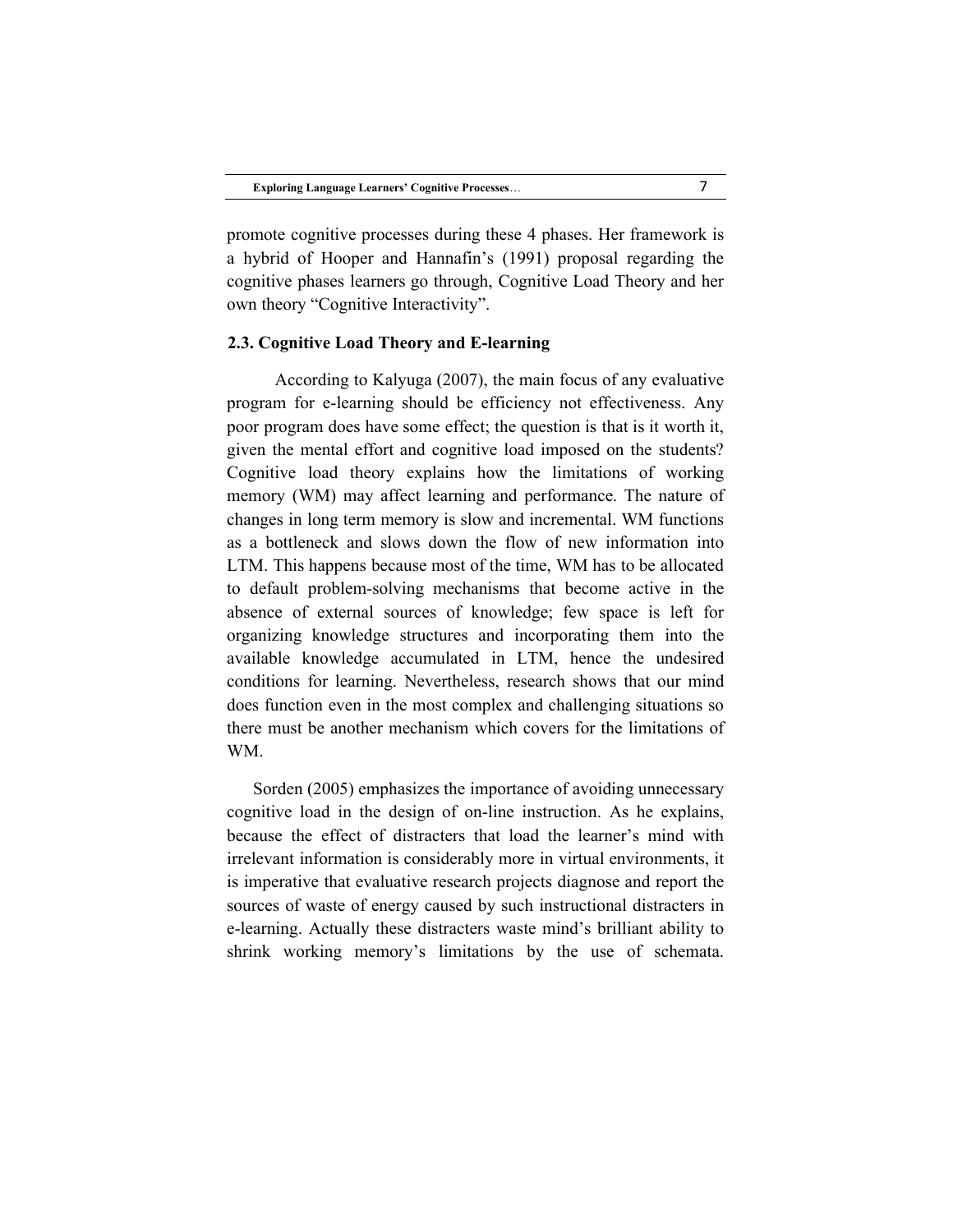Therefore one can see that theoretically engaging in mental activities that are not the main focus of instructional e-

# **2.4. Cognitive Apprenticeship Framework**

 Cognitive apprenticeship is an instructional framework which focuses on types of knowledge needed for developing required expertise (Collins, Brown & Newman, 1989). In online learning it is translated into the arrangement of design features which must be organized based on the objectives of the course. There are six instructional methods that can be used to promote cognitive apprenticeship: modeling, coaching, scaffolding, articulation, reflection and exploration. According to Parscal and Hencmann (2008), the nature of online systems as the medium of learning can lend itself to scaffolding and exploration more than the other methods. Users' learning process while interacting with e-learning systems is usually build up with scaffolding and moves toward more exploratory options in more advanced levels. In the present study, we use these two basic concepts to analyze and interpret screen captures which reflect users' interaction with the e-learning system.

## **2.5. E-Learning Usability Evaluation via TPA**

 Richter (2007) introduces important strategies to improve cognitive processes in human-computer interaction. In the present study we use the main ideas of these strategies to develop a set of instructions that direct the participants' verbal protocols toward explaining the target cognitive processes. Richter defines 4 cognitive phases namely enabling retrieval, orienting, presenting and enabling encoding. The first cognitive phase (enabling retrieval) consists of 4 steps: organization, integration, transfer, and retrieval plan. The second and the third phase each happens in a single step. Orienting is realized when the learning context is enabled and presenting occurs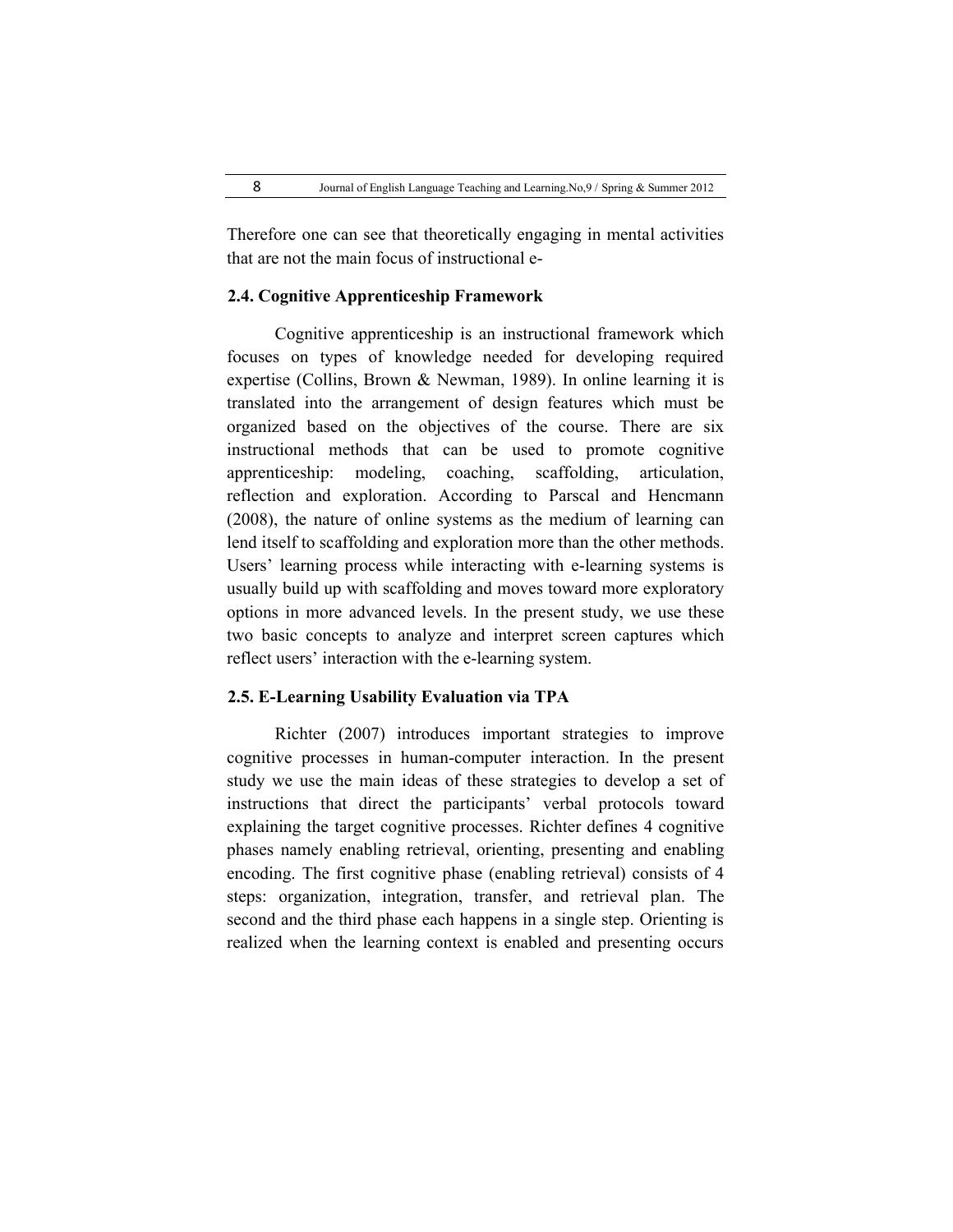when learners face the learning materials. The fourth phase (enabling encoding) includes 3 steps: cognitive practice, metacognition and cognitive dissonance.

# **3. Method**

 The core of the present study's design is formed around thinkaloud protocol analysis as a qualitative mode of inquiry. However, the interpretation of protocols is accompanied by quantitative accounts of screen captures and correlation analysis is used to investigate the relationship between these two contexts. The procedure of the study is explained in the following sections.

## **3.1. Participants**

 The participants of this study include 15 e-students of the electronic courses provided by Ferdowsi University of Mashhad. All the participants were informed about the general objectives of the evaluation project lunched trough this study and were assured that the information they share with the researchers will be confidential and used anonymously. They included 8 males and 7 females and their age ranged from 19 to 28. None of the participants were technophobic and all of them knew how to work with the e-learning system; this was checked through a pilot session by giving basic instructions to the students and monitoring their interaction with the system.

### **3.2. Instrumentation**

 Three sets of instruments were used in this study. The first set comprised the e-learning system including all the software and hardware facilities needed for lunching and utilizing the on-line programs. All the consoles were connected to the university's elearning system though a LAN. The main on-line application was provided by commercial parties and then customized by Iranian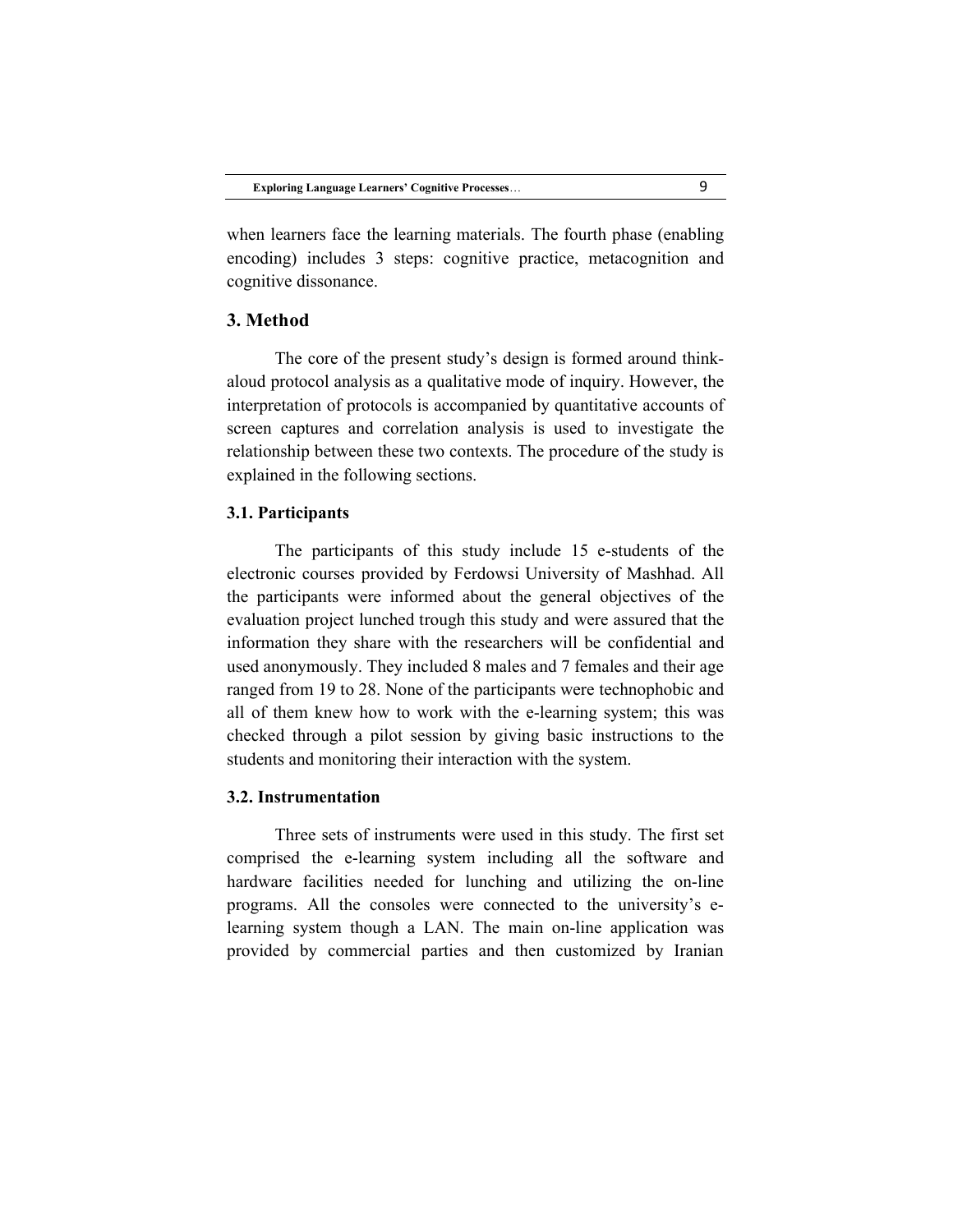programmers to suit the objectives of the e-learning program designed by Ferdowsi University of Mashhad. All the menus and links were in Persian and the content of the e-lessons was created by a range of documentation and graphic softwares such as Adobe Acrobat, Microsoft Word, Photoshop etc. Three E-courses visited by the participants in this study were as follows:

- E-course No. 1: including only text files in the html, Word, and PDF formats (Topical Interpretation of Nahjol-Balaghah for the students of Theology)
- E-course No. 2: including text and graphic files in the jpeg, png, and gif formats (Physics for the Students of Engineering Majors)
- E-course No. 3: including an interactive application originally designed and specifically developed for the system (ESP for the students of Basic Sciences)

The second set included the documentation instruments. A digital sound recorder was used to document the participants' think-alouds and a screen capture application (embedded in Camtasia Studio software) was used to track, monitor and save the visual record of the participants' interaction with the system.

The third instrument was the protocol extraction checklist designed by the researchers for directing the think-aloud protocols. It included a set of general rubrics which were given to the participants in the written form regarding the procedure of the TA session and the type of answers expected from them. The modeling think-aloud session held by one of the researchers was recorded and played for all the participants to ensure they have a vivid image of the procedure of the desired think-aloud sessions. The items included in the checklist based on the literature helped the researcher to keep the track of protocols almost on the same line. These items worked as check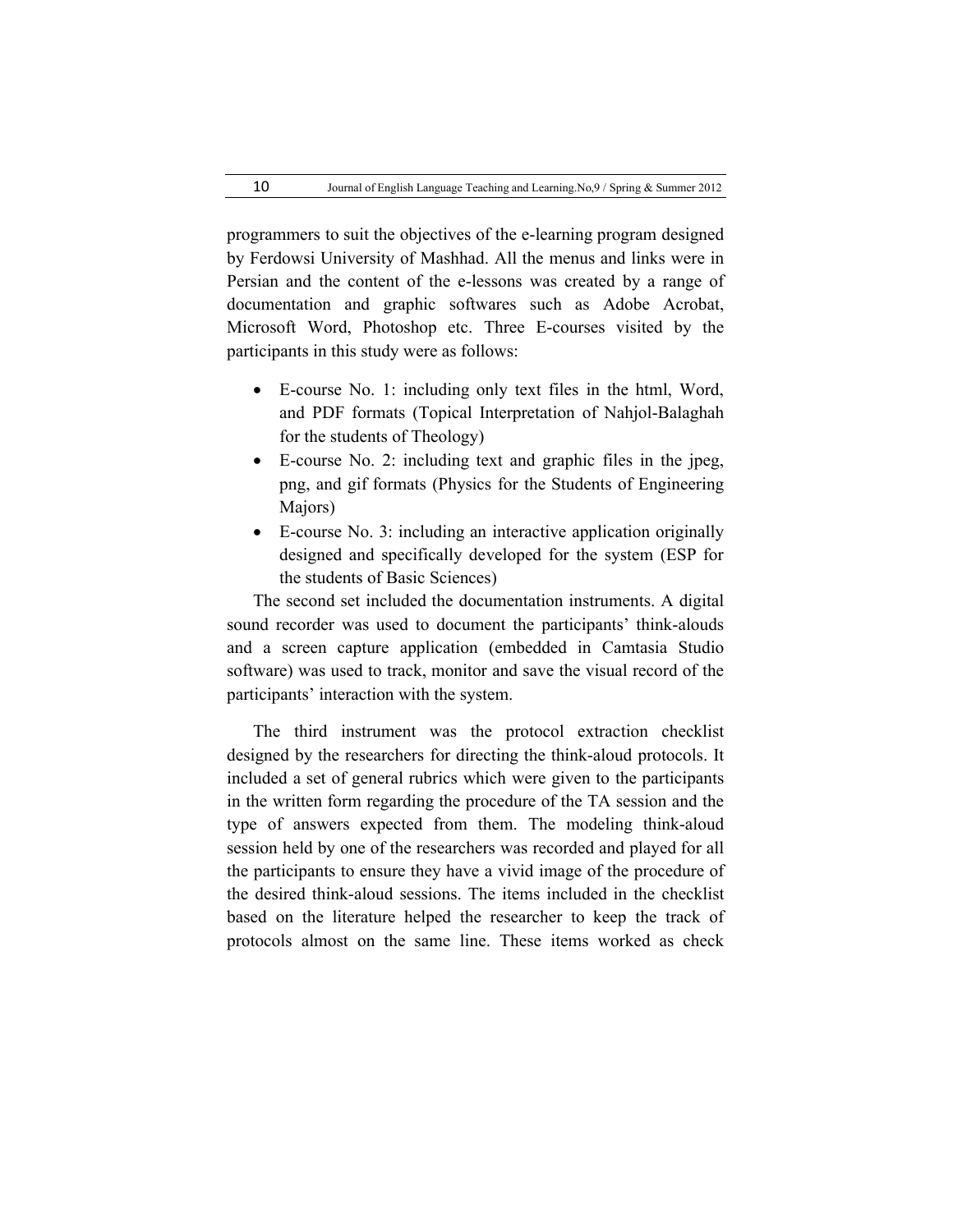points which were managed by the researchers to guide the participants to produce information which was research-worthy. All the items were designed in relation with the general structure proposed by Richter (2007) for the four cognitive phases of humancomputer interaction.

# **4. Results and Discussion**

 The qualitative and quantitative results of the study of the estudents' cognitive processes are organized into 3 sections: protocol analysis, screen capture analysis, and correlation analysis.

### **4.1. Protocol Analysis**

 The participant's think-aloud protocols were analyzed to explore their cognitive processes and identify the problems and prospects of the e-lessons presented at the university's e-learning system. Different aspects of the e-lessons mentioned in protocols are here associated with the four phases of cognitive processes introduced by Richter (2007) and the possible reasons of participants' reaction to the strong and weak points of the system are discussed using her framework. Since the verbatim transcriptions of the whole sessions are too bulky and sometimes redundant to be presented here, only a few representative samples are provided to illustrate the nature of the qualitative findings. In addition, along with Richter's framework, more recent work on the usability of e-learning systems (see Van Den Hakk, de Yong & Schellens, 2004) is used to enrich the arguments. The following excerpts reflect some of the main weak and strong points mentioned in the protocols.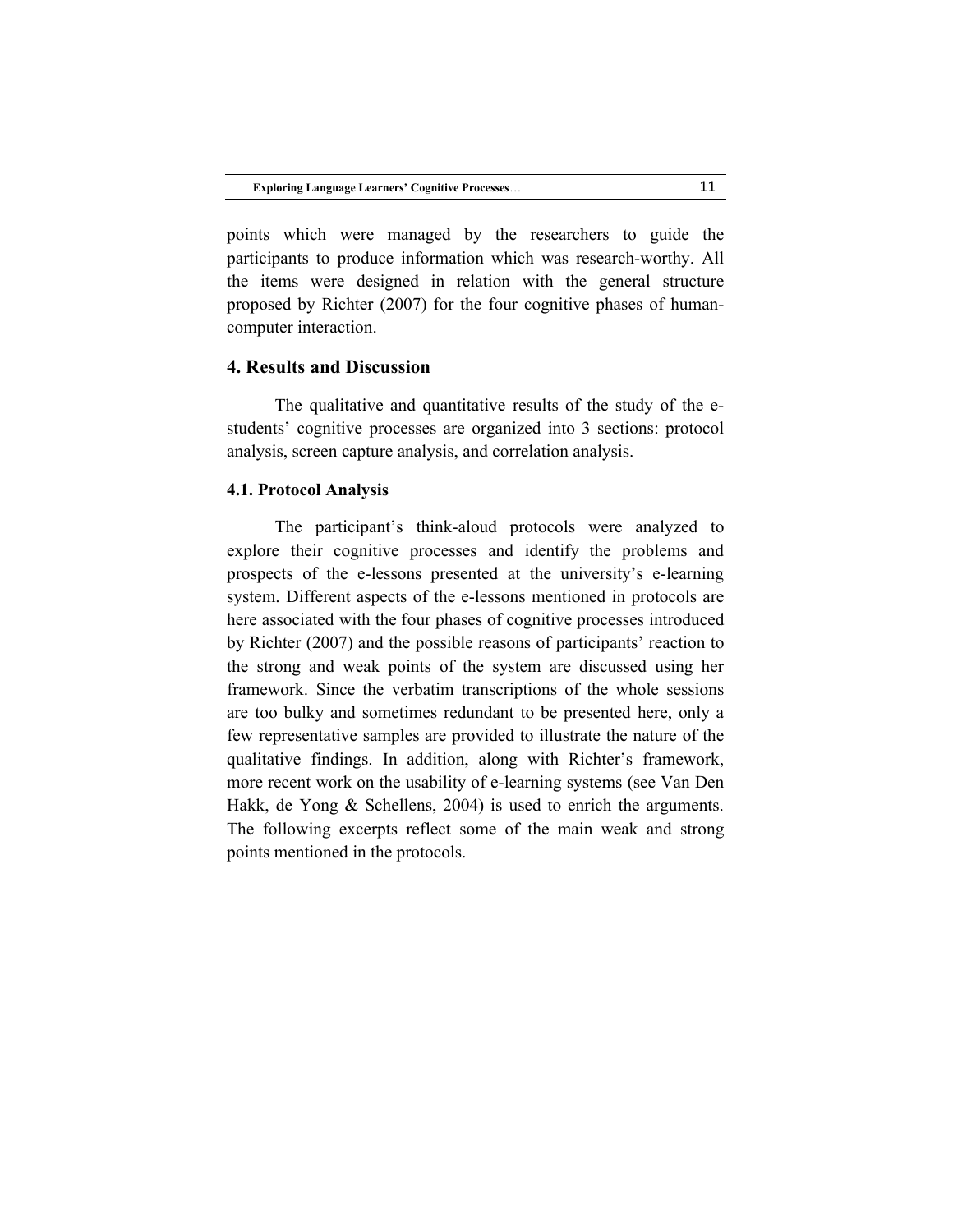Sample No. 1:

*I don't know where to begin; there is a lot of stuff on the page and it is quite confusing for me. I think it was much nicer if I was exactly told what to do and how to proceed.* (Protocol 1, E-course 1)

Here the user is almost paralyzed because of the confusion created by numerous headings and menus on the first page of E-course 1. This is just one example of frequent complaints which were expressed by the participants during the interviews. It seems that designers of the system were more concerned with creating more synchronic links on the page rather than guiding the users through clear diachronic steps. This issue is addressed by many scholars who have done evaluation projects on e-learning systems (see Richter, 2007).

Sample No. 2:

*There are no pop-up balloons on the links when I direct the cursor over them. They have short names which are not telling so I have to click on them and go to another page to see what happens. For example this one*, [the participant refers to one of the links on the page with the cursor] *well, it says "getting backups of the content". Now I am asking myself what type of content? What type of backup?... You see I have to go there to see how it works.* (Protocol 1, E-course 2)

The above excerpt shows the significance of explaining tags which can appear near different links giving the users a brief insight to the function of that link. Such tags can buy valuable time and save users' energy. Although clicking on the links and observing the contents of the target page may seem a reasonable alternative to tags for some designer, this sample and many other similar cases observed during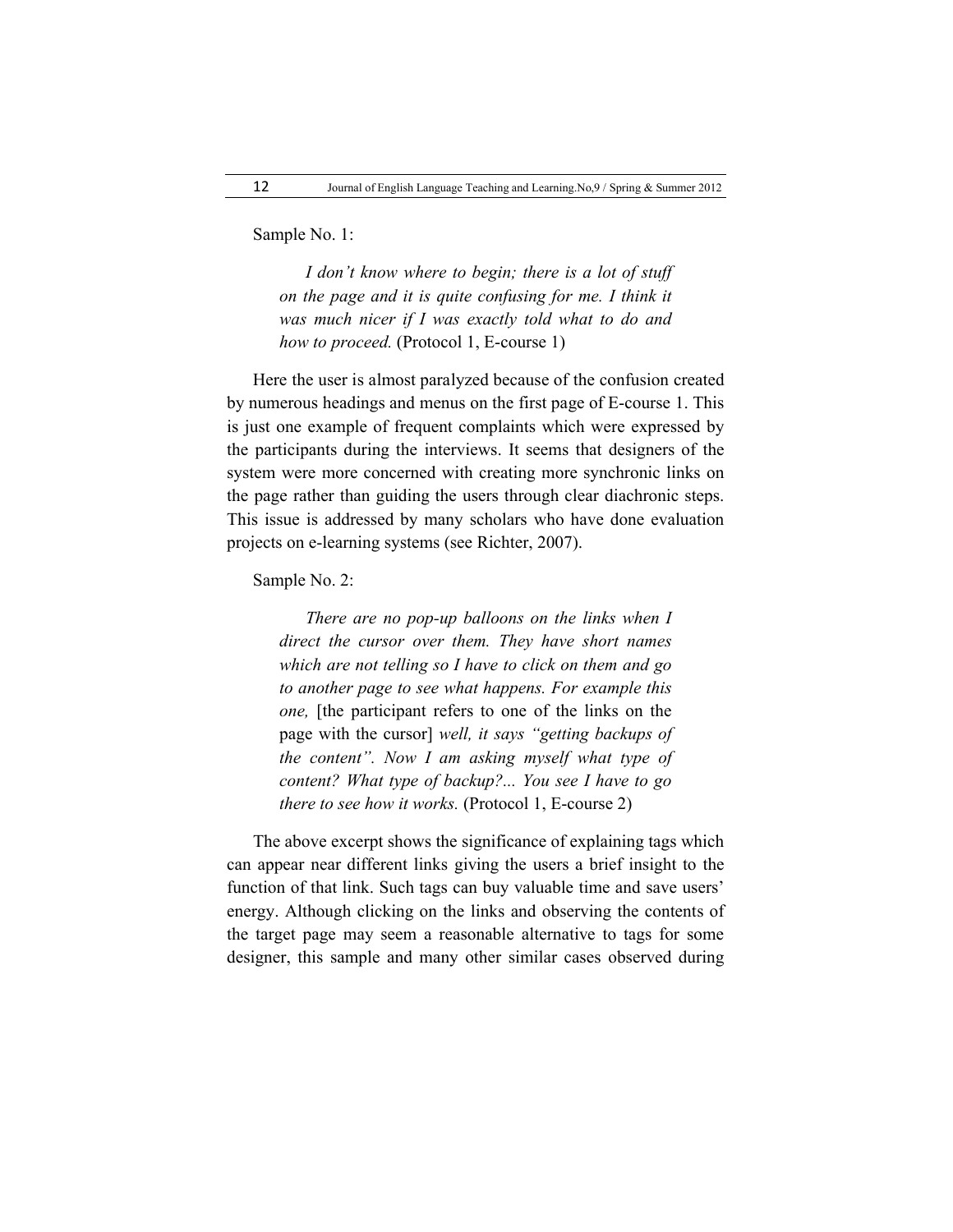the interviews clearly show that the lack of such explaining tags can increase user's frustration and reduce the efficiency of the e-lessons to a considerable degree. This is one of the occasions in which simple design features may cost great amount of energy for the users of the system.

Sample No. 3:

*What is this?* [looking at the pop-up balloons that appear when the user clicks on different parts of the table of contents]*… I think this is ridiculous! Why there should be balloons that merely repeat the titles already shown in the table of contents. Instead of this, they could put more informative explanations here so I wouldn't need to read inside the links to see what they are about.* (Protocol 2, E-course 1)

 This sample shows that the mere existence of explaining tags cannot guarantee users' satisfaction. The comments included in the tags must be telling and informative enough so that the users can make more informed decisions while navigating the site. Using tags which only repeat the title of a link or provide some other obvious information is a relatively frequent phenomenon in educational web pages. As it is seen above, the accumulation of the affective impact caused by such trivial design mistakes may gradually eat away users' trust and eventually result in them getting cold feet for using the elearning system.

Sample No. 4:

*I do not want to see all things together. I prefer it to proceed as in a traditional classroom; the teacher starts from somewhere and gets to a specific point. There I can follow the flow of the lesson but here I have*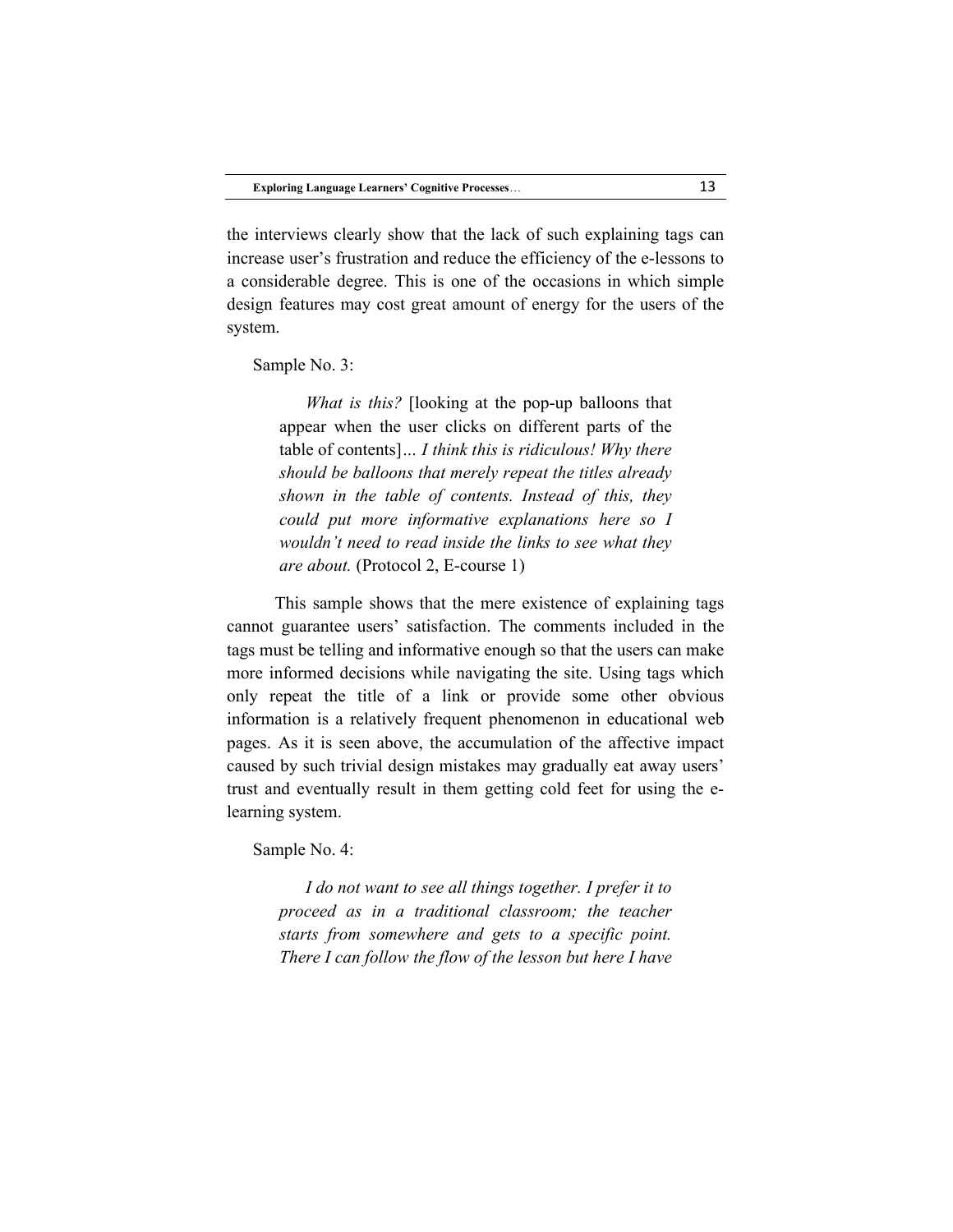*to make all the decision and the worst part is that I cane never be sure whether I am doing it all right. I usually avoid using this system; many times I have to call my classmates and ask them what to do.* (Protocol 11, E-course 1)

The comparison made by one of the participants in Sample No. 4 reflects a crucially important point which must be taken seriously by designers of all e-learning systems and that is e-student come to the system with pre-constructed mentalities about learning, class, the role of the student and the role of the teacher etc. Therefore, in many occasions the functionality and value of the e-counterparts of learning elements are judged against the standards created by these mentalities. Despite the fact that users' expectations of an e-learning system may be educationally justifiable or not, the designers of the system cannot stay indifferent to the affective impact caused by the traditionalversus-electronic comparisons which are naturally made by the users. The above excerpt shows that while making navigating decisions, users expect the simulation of the real class i.e. the e-course to guide them through the same steps which are usually taken by the students in traditional classes. Therefore, in addition to taking design standards into accounts, designers of the system have to be familiar with the nature of activities which are conventional in the courses held for the related subject matter.

Sample No. 5:

*They give us long lists including the activities we have to perform or our duties as e-students; well I am not a reading person that much. Even if I do read those lists I'll probably forget many things not more than few*  minutes later; so what's the use of them? Wasn't it *better if they informed us every time something was*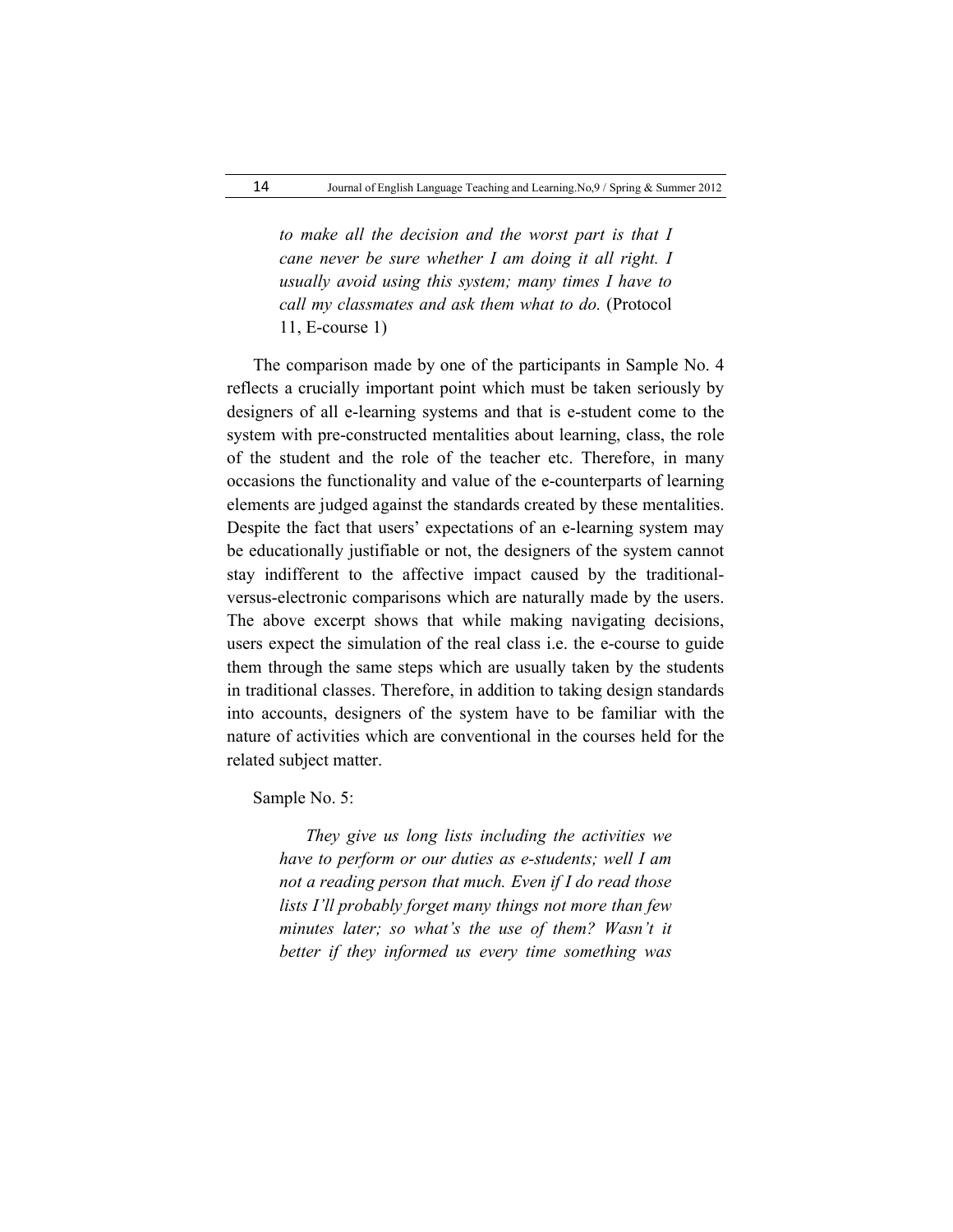*up? I am not sure, maybe there is something wrong with ME!?* (Protocol 5, E-course 2)

The above statement shows the effect of one of the participant's learning style on the level of interaction he can maintains with the ecourse. This single sample reminds us of the necessity of transferring the body of knowledge which is constructed during the recent decades about learning styles and strategies into e-education. The complexities associated with the impact of learning style on the outcome of teaching are even more in online course for two reasons. First because many aspects of learning style which come to the surface via physical performance of the students are not accessible for the teachers and designer; therefore many possible styles must be assumed and accounted for by using alternative layouts or different combinations of navigating options. Second, the unique qualities of multi-media tools and the educational effects they may offer along with the complications which are developed as a result of hybridization of different types of literacy (visual, textual, computer…) altogether make the task of instructional design more demanding. One of the possible solutions for dealing with this problem is conducting a rigorous needs analysis phase from which some of the design criteria may be extracted to adapt the e-learning system with the characteristics of the target community.

Sample No. 6:

*I like this lesson very much. Everything is sufficiently explained. I know exactly what to do. The program has vivid colors and the fonts are beautiful. When I read something on-line I like it to be neat. Really motivates me to go on and explore more things. I wish all lessons were presented like this one* (Protocol 4, E-course 3)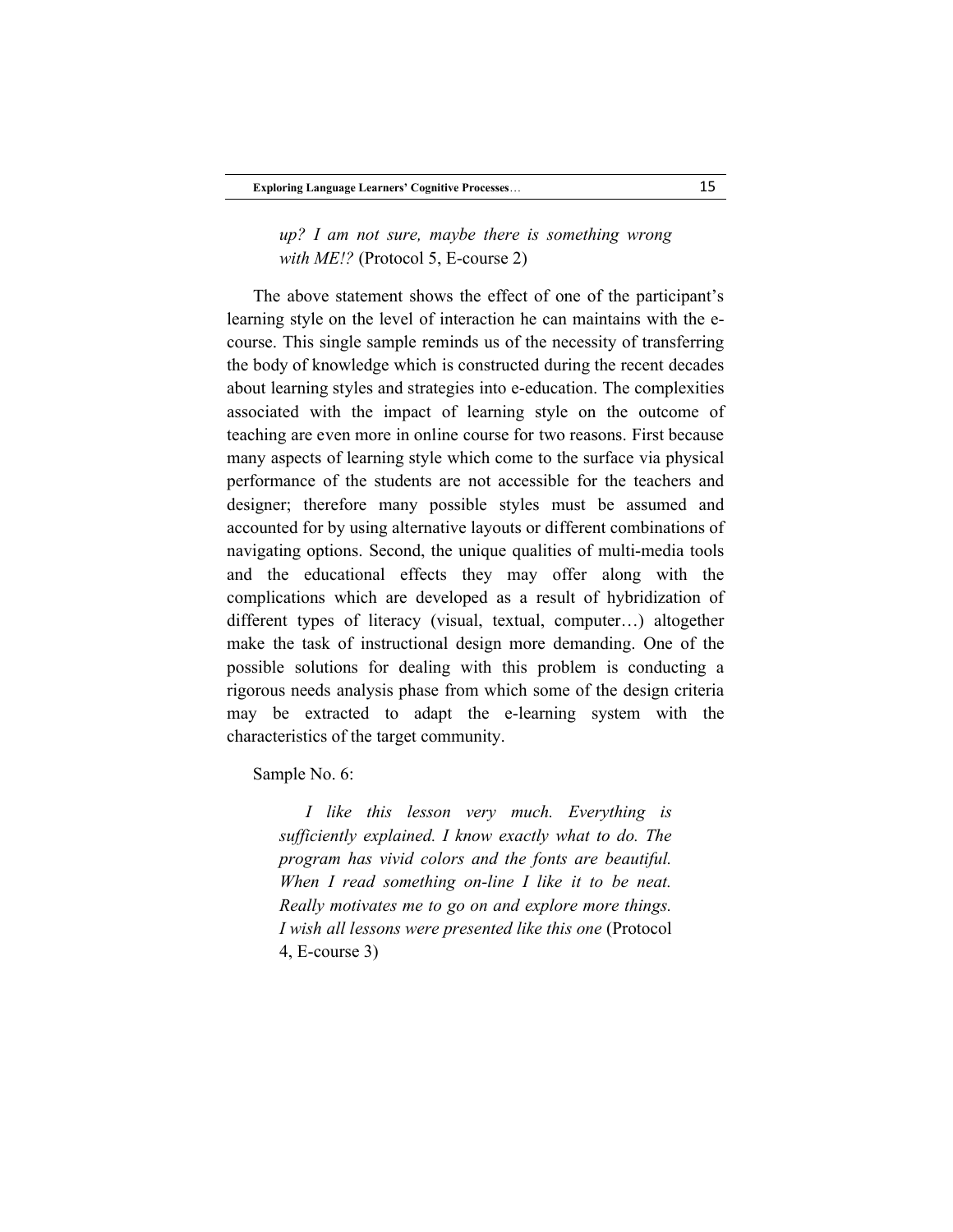The above comment was made in response to one of the e-courses which was designed for teaching English to the students of basic sciences. Among others, two factors that seem motivating for this participant are clarity of link functions and aesthetic value of the design features. The latter is even more important in comparison to the traditional material. The affective impact of colors on the computer screen is sharper than the printed page because at each moment the users allocated more centered attention to the links on the page as the only option they have; therefore the design choices made by system developers play a very important role in building an effective relationship between the system and its users.

Sample No. 7:

*Oh God, just look at this. After all these links eventually they are giving me just a PDF file. I really think they are wasting our money… couldn't they just put on the university site's FTP? I have seen e-learning systems in other countries. They are interactive, interesting, but this…* (Protocol 10, E-course 1)

Comments such as the above sample are not very rare in the protocols collected in the present study. They are addressed indirectly to the system developers and e-teachers and question the justifiability of learning material and the mode of teaching used for presenting them to the students. E-lessons offer several opportunities to the teachers to present the subject matters in different shapes and forms; actually the diversity and flexibility of multi-media lesson is expected to be one of their main advantages over the traditional learning materials. Ignoring these opportunities reflects teachers and developers' negligence toward a very important issue which affects students attitude toward the whole program i.e. justifiability of the e-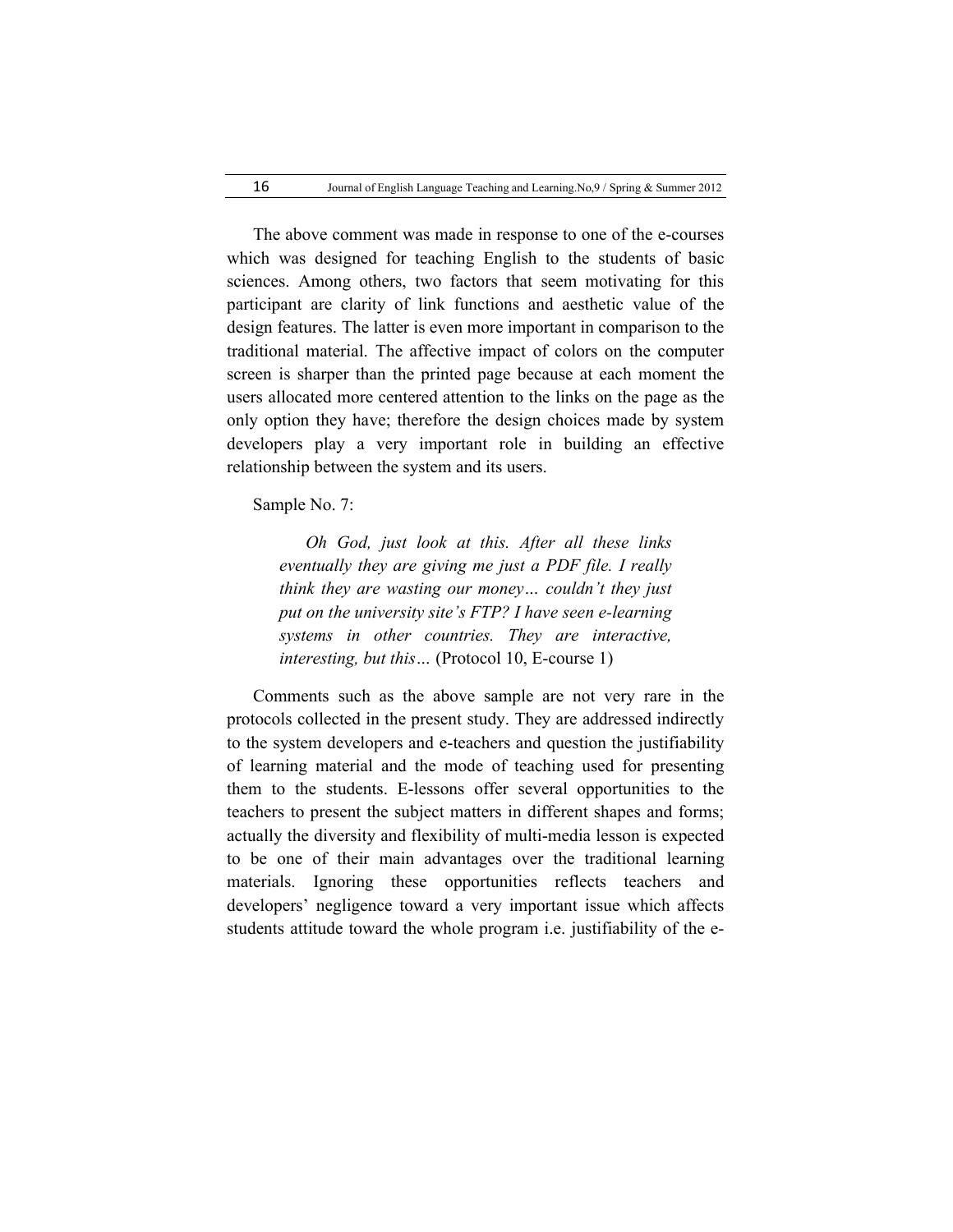courses. Ignoring this issue will result in undesired outcomes in the long run.

Sample No. 8:

*There is no activity for me. The only thing I can do is reading which is really boring and it becomes even worst when there is no teacher to force me to do so. I wish I could write here or at least answer some questions.* (Protocol 3, E-course 1)

Users should be given several options in different modes of interaction with the system; this will reduce their frustration and add to their tolerance while working on the e-lessons. The overreliance of a certain instructional pattern or a specific skill cause boredom as it is obvious in the above comment. The diversity of representation that can be implemented synchronically in online environments is a potential that must be exploited by the designers to maintain users mental and physical presence on the line.

Sample No. 9:

*Now I am thinking where to begin… let me see… uh… there are some lessons on the right side, and… some links here at the middle… some menus up there… it is really confusing…* (Protocol 9, E-course 2)

In a few occasions in which the menus and options were presented one step at a time, comments such as sample 9 did not occur. The temporal sequence of online learning procedures can only be regarded if the spatial arrangement created by the design features supports it. The temporal sequences are built up out of the navigating choices made by the users and these choices are dictated by the options which must be realized in spatial terms. The close relationship between the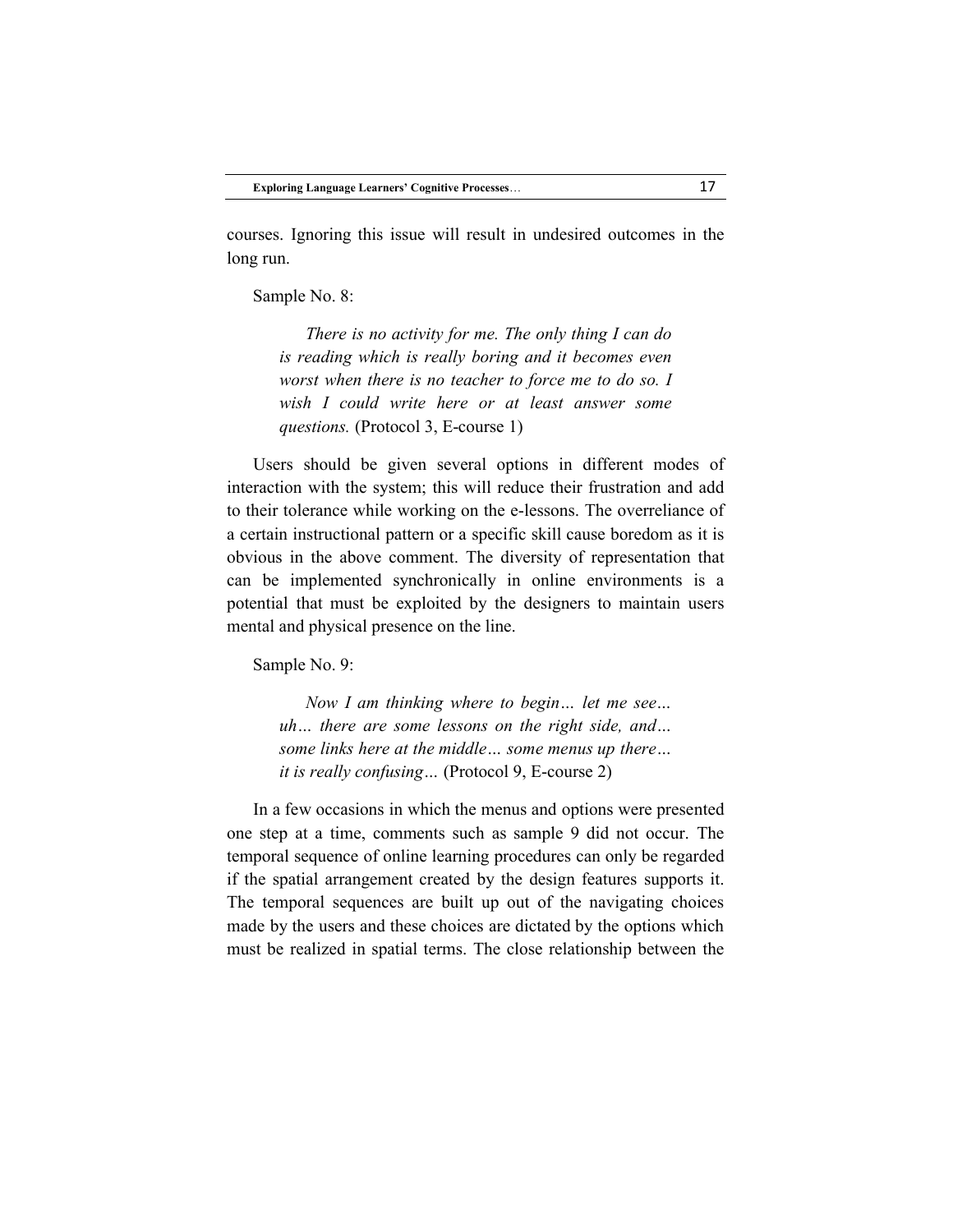temporal and spatial dimensions of an e-learning system is an undeniable issue which affects the outcome of the program considerably.

Sample No. 10:

*This is good. Although the lesson is English, there are clear instructions in Farsi that tells me what to do. At any moment I need only to think about one thing and choose from a few available options.* (Protocol 7, Ecourse 3)

Cross-linguistic explaining tags attached to the hypertext links on different places of the e-lesson are provided to help users connect with the items and use them in an optimal way to their benefit. This comment was made in response to the Farsi explanations which were attached to English menus of an online software embedded in Ecourse No. 3 under investigation in the present study.

### **4.2. Screen Capture Analysis**

 439 minutes of screen captures were analyzed to find meaningful moves in e-students' exploration patterns and their possible interaction with the instructional scaffolding provided by the learning objects embedded in the e-learning system. Although at some occasions, the captures were used to make sense of the recorded thinkaloud protocols, they were mainly explored to investigate the reflection of the e-students' cognitive challenge on the screen. Cursor minor moves and participants' explanations provided the researchers with a network of decision making mechanisms that could be meaningfully interpreted and related to the human-computer interaction observed in the working sessions. Diagrams 1, 2 and 3 present the cognitive steps followed by the participants in E-courses 1,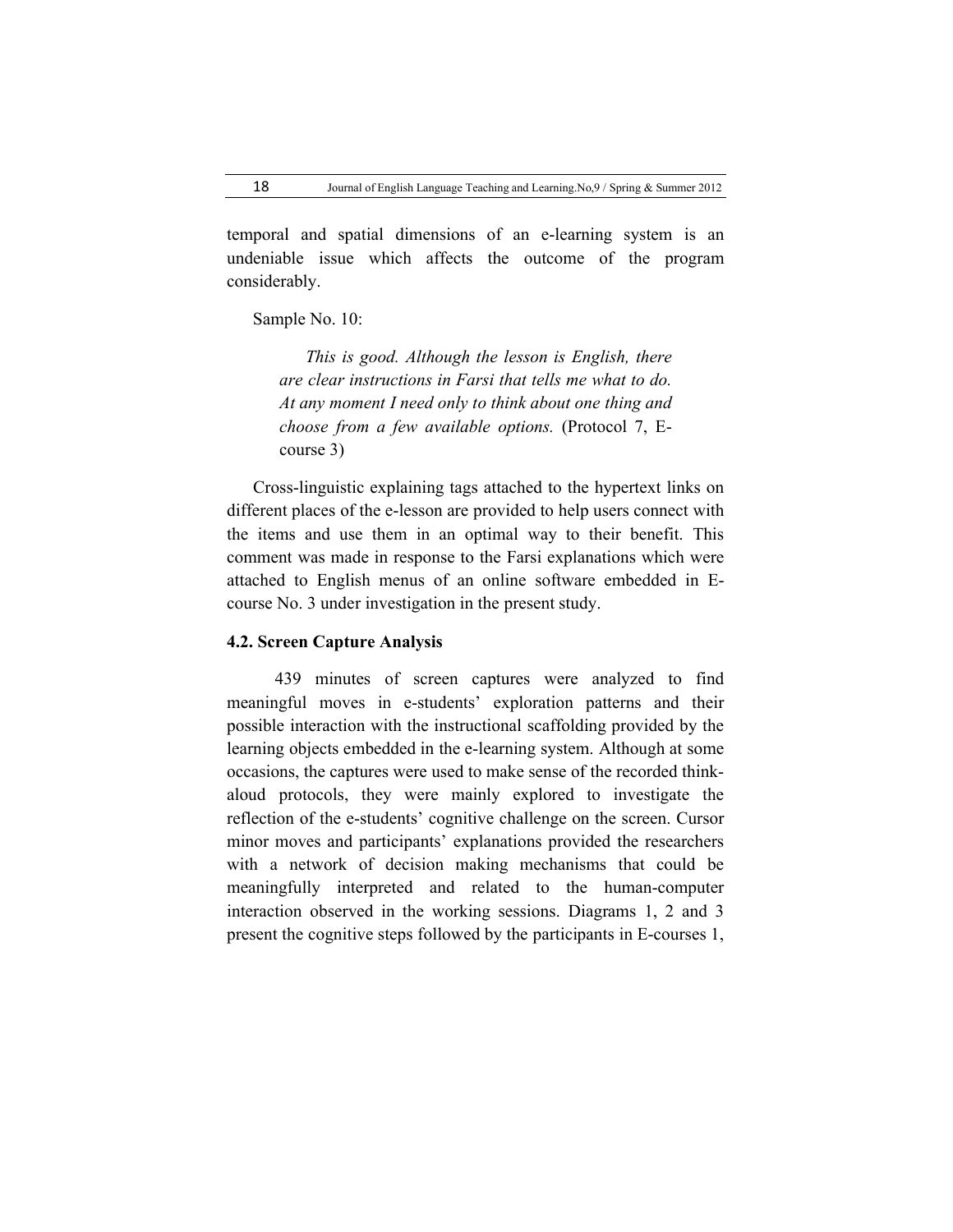2, and 3 respectively. S# labels represent the 10 steps defined within the four phases of cognitive interactivity (see Table 1).

|                                   | Cognitive interactivity                                      | Needed instructional design                                                             |
|-----------------------------------|--------------------------------------------------------------|-----------------------------------------------------------------------------------------|
|                                   | reflected via <b>TA</b> protocols                            | observed via screen captures                                                            |
| Phase 1:<br>Enabling<br>retrieval | Step 1: realizing the value of                               | Identifying the benefits of the knowledge                                               |
|                                   | the lessons                                                  | presented to the system users                                                           |
|                                   | Step 2: economical navigation                                | Creating manageable<br>chunks<br>(titles,                                               |
|                                   | through the hierarchy of the lessons                         | subheadings, modules etc.)                                                              |
|                                   | Step 3: ensuring the mastery of                              | Asking questions and giving feedback                                                    |
|                                   | the previously presented knowledge                           |                                                                                         |
|                                   | 4:<br>building<br><b>Step</b><br>new                         | Facilitating links and internal cues to the                                             |
|                                   | knowledge upon the previous one                              | existing schemata                                                                       |
|                                   | Step 5: ensuring the mastery of<br>newly presented knowledge | Presenting drills and exercises                                                         |
|                                   | Step 6: facilitating retrieval                               | Using site maps                                                                         |
| Phase 2:                          | Step 7: Orienting to the new                                 | Providing Games,<br>simulations<br>and                                                  |
| Orienting                         | knowledge                                                    | advanced organizers                                                                     |
| Phase3:<br>Presenting             | <b>Step 8:</b> Dual encoding                                 | Dual presentations e.g. using visual and<br>narrative modes to impart the new knowledge |
| Phase 4:                          | Step9:making decisions through the                           | Presenting worked examples<br>instead<br>of                                             |
|                                   | learning environment                                         | problem-based learning                                                                  |
| Enabling<br>encoding              | Step10: checking one's progress                              | Providing explicit feedback in tasks using the                                          |
|                                   | through activities (metacognition)                           | new knowledge                                                                           |

**Table 1***. Rating Criteria for Analyzing Screen Captures and TA Protocols Adopted from Richter (2007)*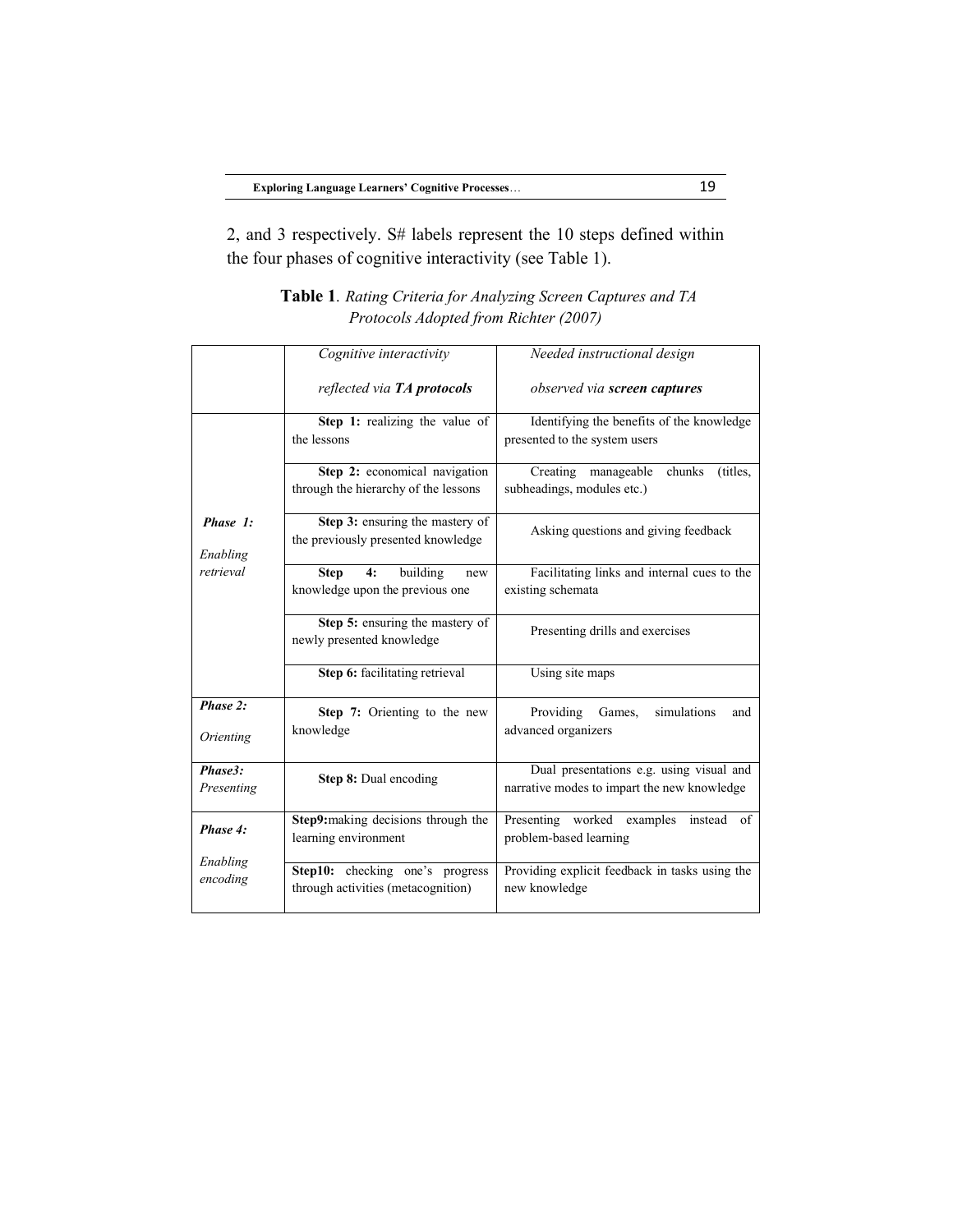### **Diagram 1**

*Cognitive Steps in E-course 1 (textual)*



In E-course 1 which is composed of written material stored in text files, the students take the first step of cognitive interactivity by realizing the value of the presented e-lessons; this is achieved through a series of introductory passages which are provided by the instructor and can be browsed via the site menus. However, the students fail to take the second step (economical navigation) and the third step (ensuring the mastery of previous knowledge) in phase 1 (enabling retrieval). This is due to the lack of enough titles and modules that are needed for efficient navigation and also the lack of instructional feedback. Thus the students have to jump to step 4 (building new knowledge) which is a shaky move because the success of step 4 is closely related to the realization of step 3. Since no drills or exercises are provided in E-course 1, the students cannot take step 5 (ensuring the mastery of new knowledge) and have to take another leap to step 6 (facilitating retrieval) using the site map. The lack of advanced organizers and other modes of presentation (graphic objects etc.) deprive the students from phase 2 (orienting) and phase 3 (presenting) of cognitive interactivity and leaves them with no other choice but taking step 9 (making decision through the learning environment). The unilateral flow of knowledge from the texts to the students' mind without giving any feedback from the instructor renders step 10 (checking one's progress) practically impossible; this means that the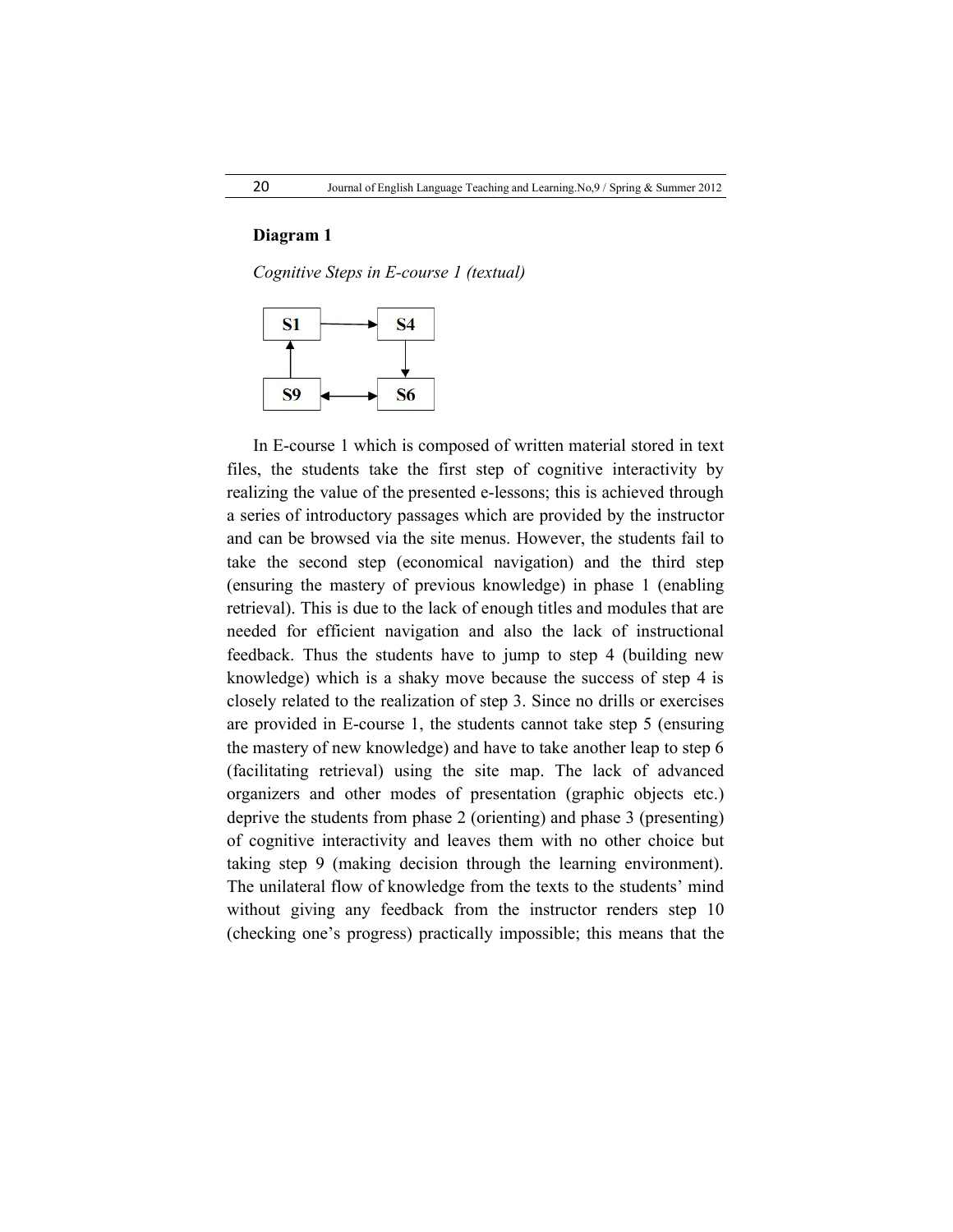fourth phase of cognitive interactivity (enabling encoding) fail to be fully realized in E-course 1.

#### **Diagram 2**

*Cognitive Steps in E-course 2 (textual & visual)*



E-course 2 includes more facilities for cognitive interactivity because other than steps 1, 4, 6, and 9 which are realized in a textual E-course, the existence of visually diverse objects in the form of diagrams, animation, and photos builds the instructional design needed for the realization of phases 3 and 4 possible. Graphic objects in E-course 2 are used for presenting advanced organizers that let the students orientate to the new knowledge. In addition, the visual elements added to the text material provides the student with step 8 (dual encoding) which in turn amplifies steps 9 and 1. Of course, Ecourse 2 still lacks steps 2, 3, 5, and 10. This means that retrieval (phase) is only weakly realized and encoding is not thoroughly enabled due to the lack of feedback. Students must receive feedback to be able to build their metacognitive strategies (Richter, 2007). Feedback can only be provided in an interactive environment which makes the mutual flow of knowledge possible. Actually this is the main motivation behind the preparation of the interactive programs such as E-course 3.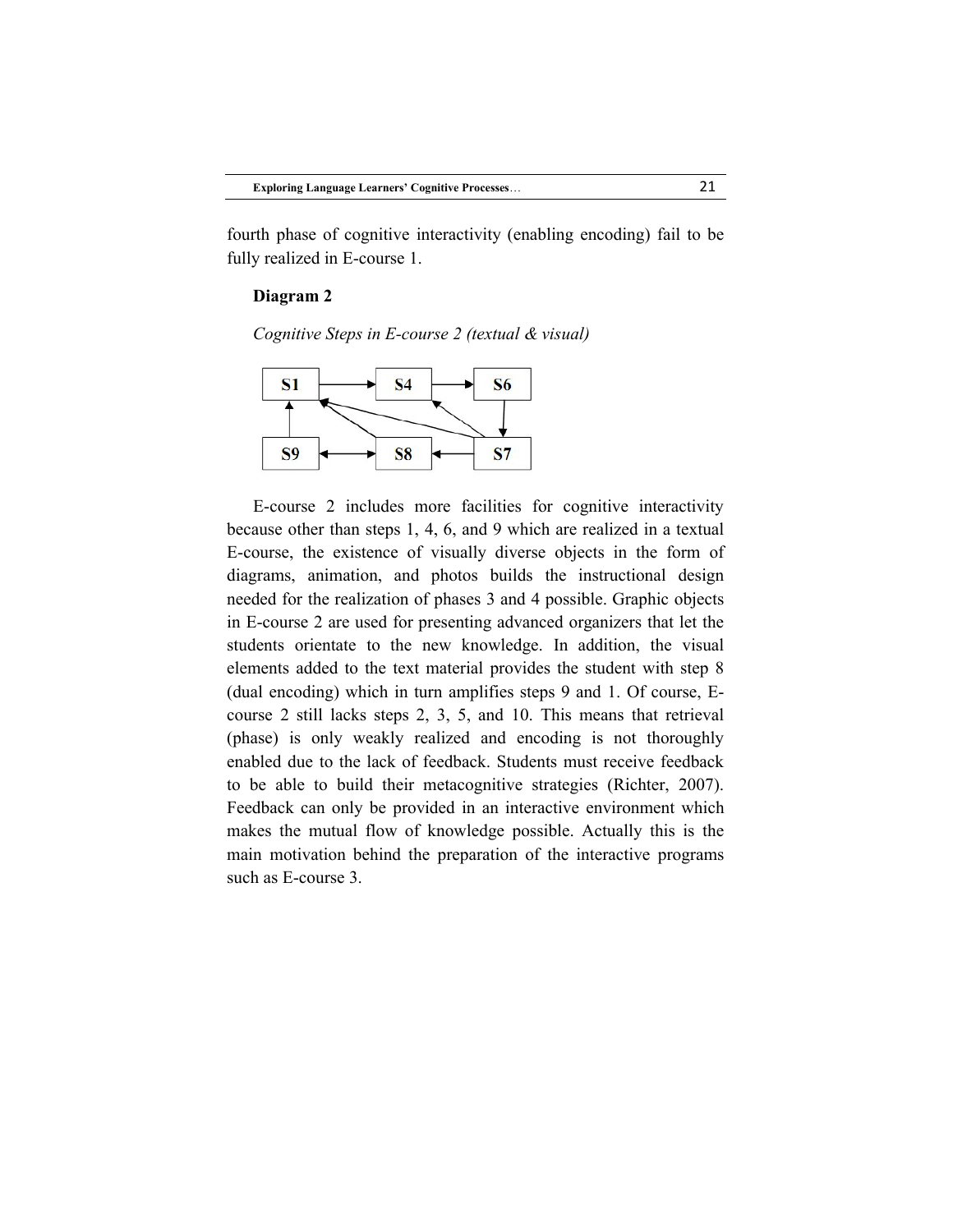# **Diagram 3**

*Cognitive Steps in E-course 3 (textual, audio-visual, & interactive)*



The interactive nature of E-course 3 provides a range of instructional opportunities which are missing in the other two Ecourses in this study. The cognitive gaps, observed in phases 1 and 4 of cognitive interactivity, are appropriately covered by new interactive design elements in the on-line application embedded in E-course 3. There are certain menus which can be used by the students to do exercises, answer questions and check their progress. In addition, both content materials and instructional rubrics are presented in manageable chunks (e.g. instructional items presented one step at a time at the center of screen) which let he students to navigate economically through the hierarchy of the e-lessons. The design problem observed in E-course 3 is the lack of visual elements. Step 7 of cognitive interactivity (orienting to the new knowledge) cannot be realized only by relying on interactive structures; other modes of presentation should be included so that the third phase (orienting) can be realized in E-course 3 hence completing all the cognitive steps required for desired human-computer cognitive interaction.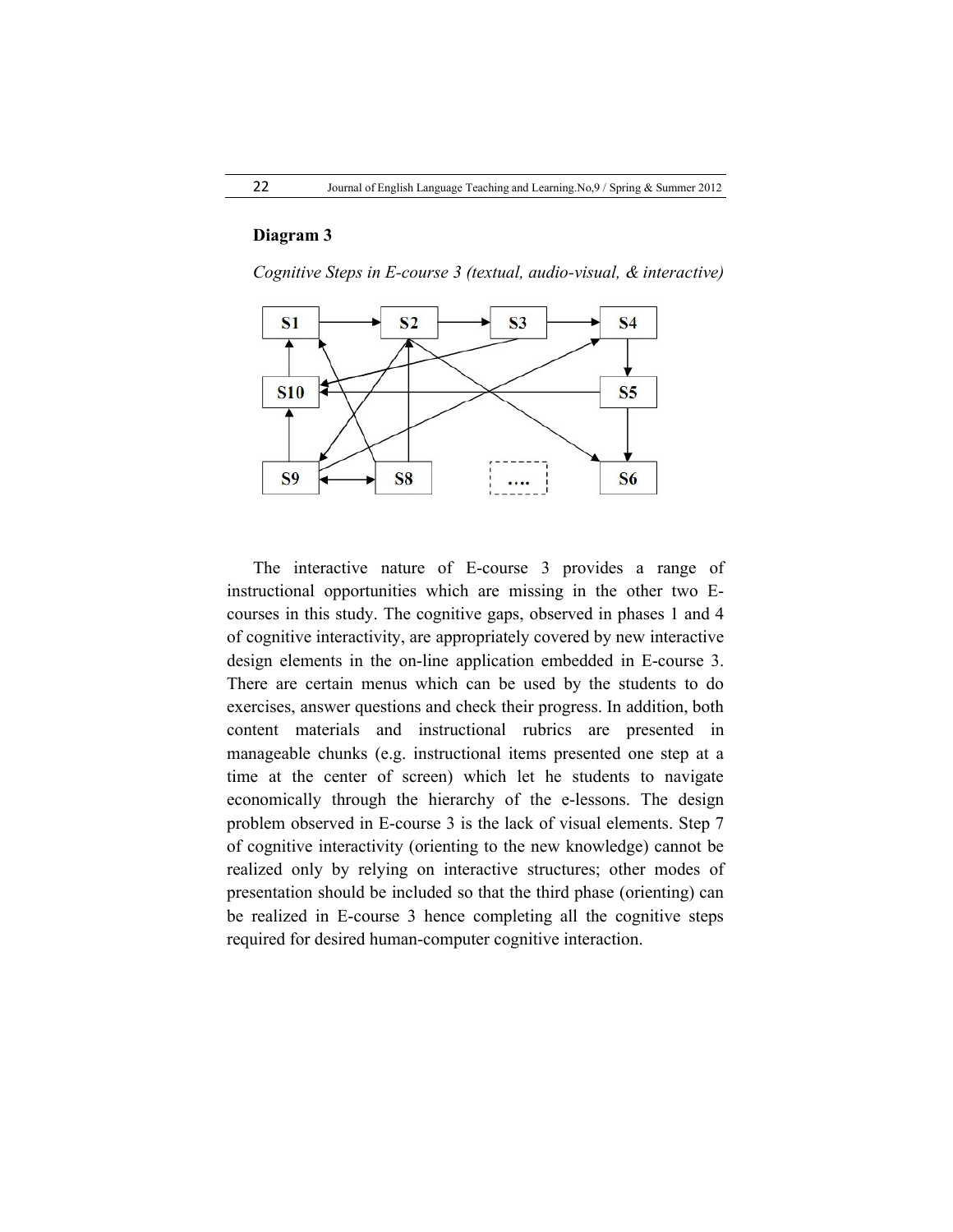All in all, the results of screen capture analysis show that proper scaffolding realized though the learning objects in the system reduces the number of redundant cursor moves and makes e-students' exploratory decisions more to-the-point and efficient. This scaffolding may be implemented in the steps which are designed using hypertext capabilities or by providing explanations which makes the task of learning more coherent. Learning objects which are tagged by enough explanations are less frequently and more efficiently visited by the users whereas those learning objects which are not adequately tagged may receive frequent but confused visits from the users. Analyzing the sequences of the e-students' moves on the screen shows that main headings are usually in the center of attention and, if designed meaningfully, can save time and energy for the students. In addition, users' reaction to static and interactive learning objects can be differentiated using the captures. In most cases, the interactive design features led to more informed decisions and more efficiency; however, in some occasions, due to the inadequate explanations, interactivity of the learning contexts created more confusion. This shows that interactivity and clarity of learning objects are two important aspects of instructional design which are closely related and guide e-students' exploratory moves through proper scaffolding.

### **4.3. Correlation Analysis**

 In the present study, correlation analysis was used to investigate the relationship between e-students performance in the four phases of cognitive interactivity and instructional design of the elearning system. It must be mentioned that the data sets used for correlation analysis were extracted via content analysis and translated into observable quantities that can be entered into SPSS. This was done to supplement the qualitative findings presented in the previous two sections with statistical results provided hereafter. Diagram 4 demonstrates a general outline of the quantification process.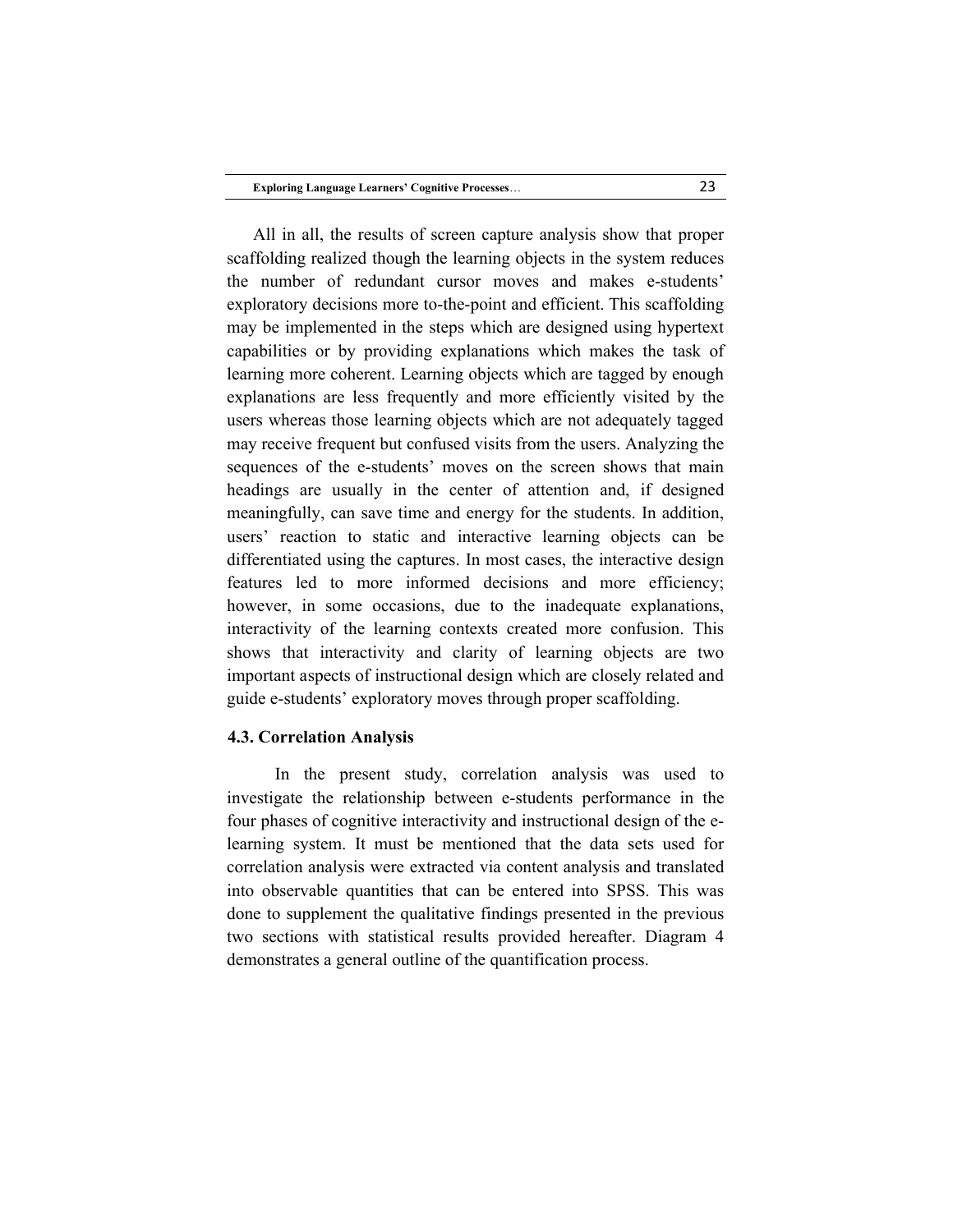# **Diagram 4**

*Quantification of Qualitative Data for Correlation Analysis*



The quantification of the instructional design as the independent variable presenting the quality of the E-course was done by counting the frequency of design elements (Richter; 2007) observed in the screen captures. For example, each of the explanations provided in the E-courses identifying the benefits of the knowledge presented via the e-lessons was counted as an instructional design feature contributing to step 1 of cognitive interactivity. The realization of this cognitive step in the mind of the system users was quantified by counting the evaluative utterances observed in the protocols revealing what students thought regarding the value of the e-lessons. Another example that can be mentioned to illustrate the quantification process is the frequency analysis of step 2 (economical navigation). The students were asked to explain about the moves they made across the links (within the html files or in the menus) and articulate why they are making that move. Each of these explanations was then interpreted to determine the efficiency of the moves and judging the economy of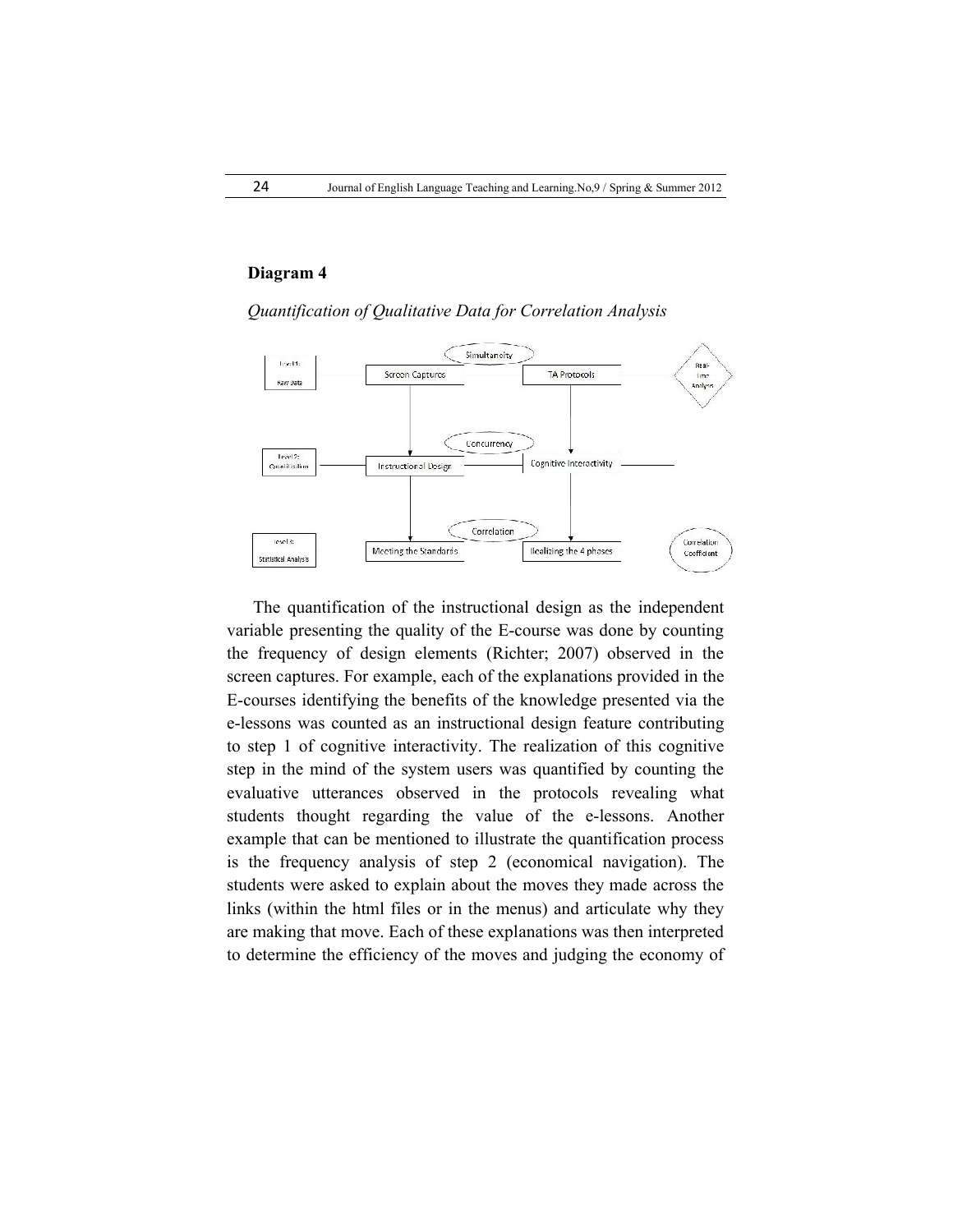the navigation in general. That is to say the frequency of the efficient moves (as expressed by the students) was taken as the quantified realization of this cognitive step. The design counterpart of this step as proposed by Richter (2007) is the existence of manageable chunks in the E-course. Therefore, the frequency of the chunks of knowledge (independent passages, pictures etc.) was taken as a measure for this design feature. All of the other cognitive steps and their associated design features were quantified in a similar way based on the frequency of the observed utterances (in the protocols) or design elements (in the screen captures).

Each participant's TA protocol was used for rating the realization of the 10 steps needed in cognitive interactivity framework, and each participant's screen capture was analyzed to rate the implementation of the desired instructional designs needed to realize the cognitive steps associated with them. Eventually the average of these ratings produced two sets of scores one representing the participants' cognitive performance and the other one showing the design quality of the E-courses. The correlation analysis shows that there is significant relationship between the e-students performance in the four phases of cognitive interactivity and instructional design of the e-learning system. The correlation coefficient of 0.67 suggests that when design features of the e-courses are closer to the instructional standards, users can complete the pour phases of interactivity more successfully producing better scores through the 10 steps of cognitive interactivity.

# **5. Conclusion**

 To draw conclusions, the findings of this study are put together along with the results of the previous empirical research and are analyzed against the theoretical foundations proposed by instructional designers and e-learning experts. The findings of think-aloud protocol analysis, screen capture analysis and inferential statistics are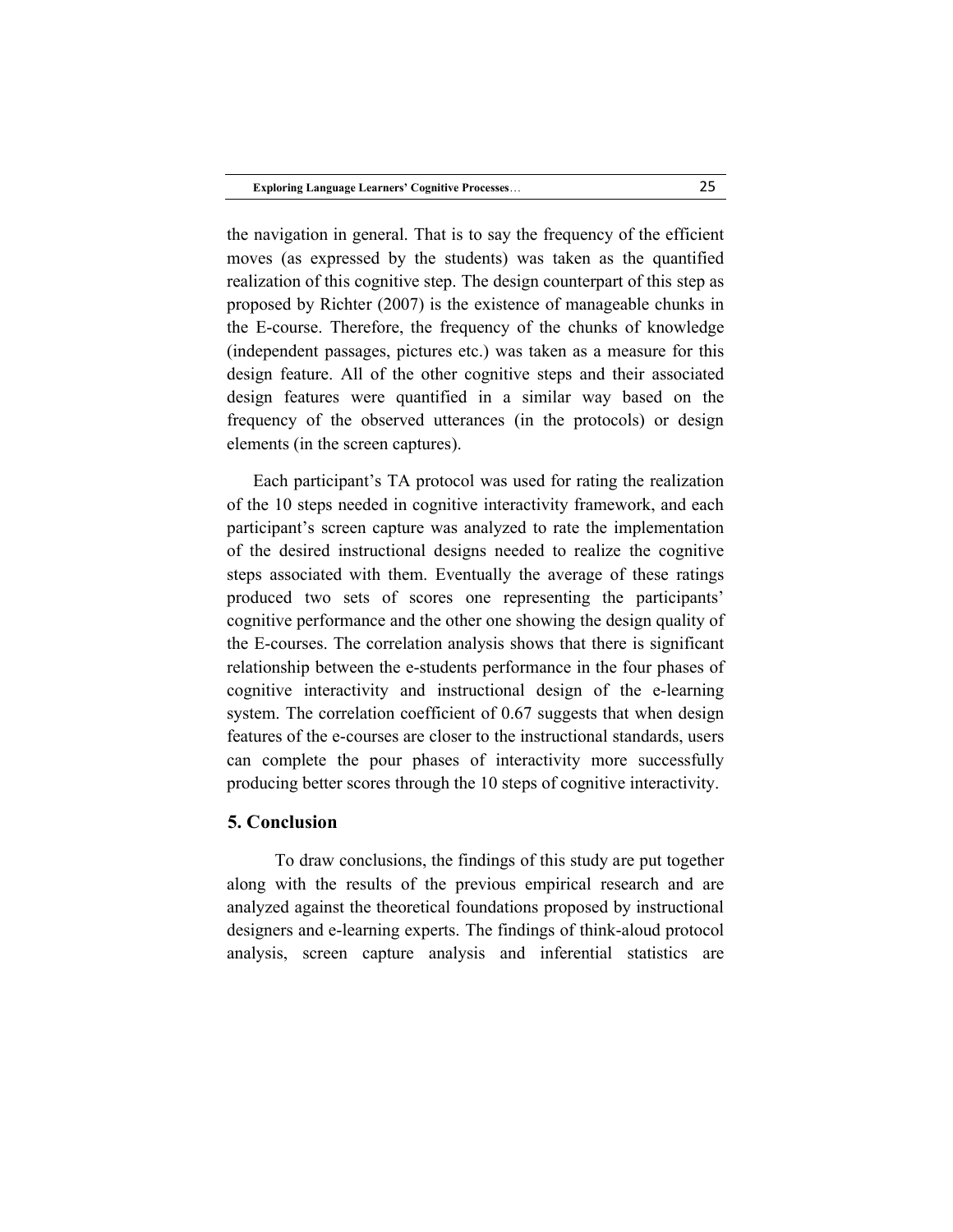combined to triangulate the coordinates of the cognitive outset of Ferdowsi University of Mashhad's e-learning system.

The analysis of think-aloud protocols based on the humancomputer interactivity framework proposed by Richter (2007) show that most of the problems which prevent users from using the potentials of the e-learning system are caused by uniformed design features; such features are more obvious in first and fourth phase of interactivity framework namely enabling retrieval and enabling encoding. Participants of the study frequently mentioned problems they faced in the first phase; the analysis of the protocols shows that these problems appear because the learning materials are not interactive, digestible, and meaningful enough. According to Clark (2003), transitions, headings, summaries, topic introduction and learning objectives are among the important tools that must be used by material designers to help users orientate themselves to the objectives of the e-learning system. The results of the present study are in accordance with Clark's view. The synchronic analysis of protocols and the screen captures associated with them show that whenever participants had problems in the "enabling retrieval phase", appropriate headings were and topic introductions missing in the design features of the system.

There must be a balance between near transfer and far transfer induced by the e-learning materials. These two terms are defined in the "enabling retrieval" phase of Richter's (2007) framework. Near transfer refers to the activation of presented material using working memory and far transfer refers to the connections made between the current learning and previous knowledge stored in long-term memory. According to Gagne (1985 cited in Richter, 2007), the best way to maintain the balance between the two is presenting a hybrid of inductive and deductive learning patterns. The results of protocol analysis show that in many occasions the learners could not connect to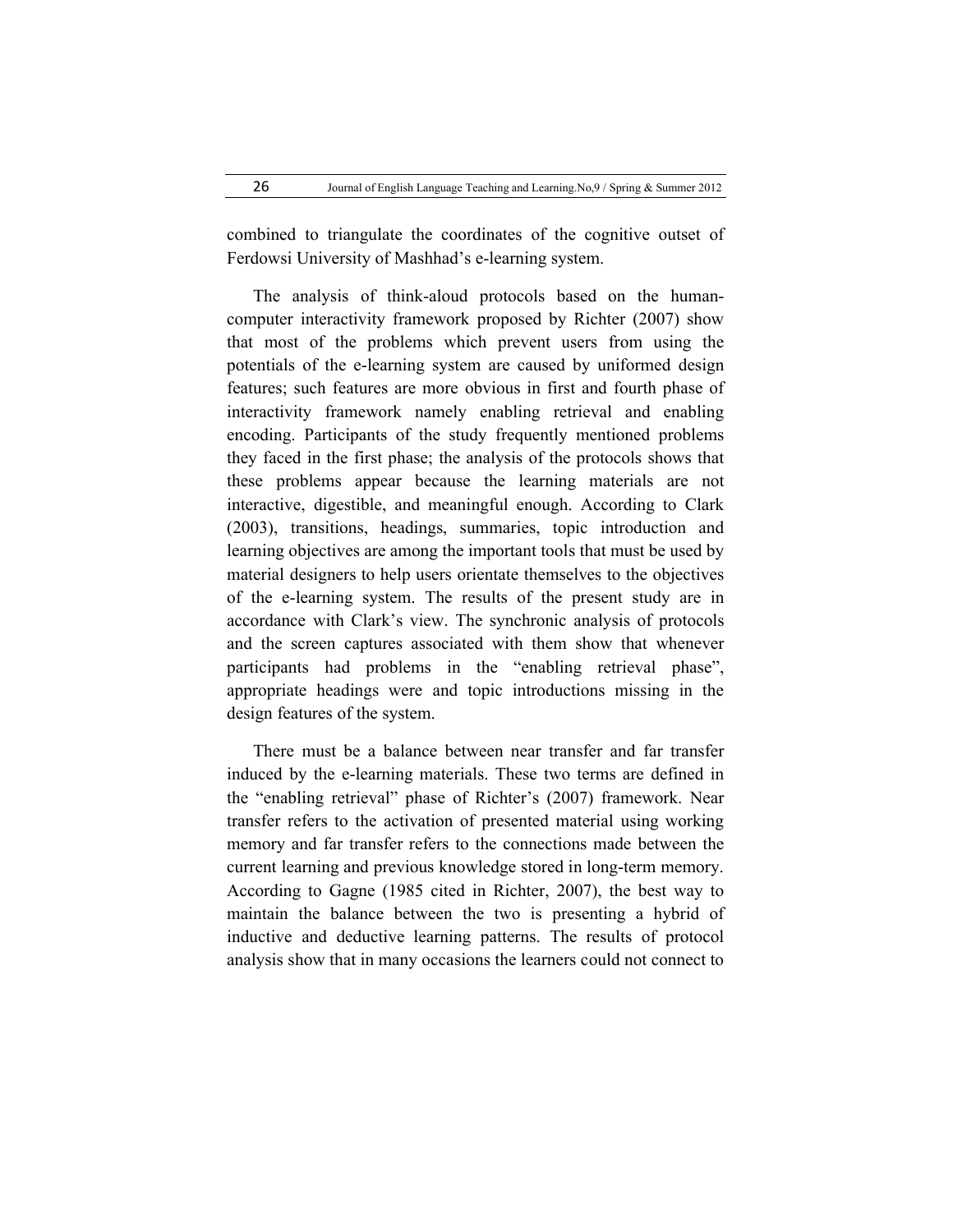the material because the e-lessons were biased toward inductive or deductive reasoning. Over-reliance on inductive learning put learners' working memory under pressure and overuse of deductive patterns become boring after a short while. When near and far transfer were appropriately combined, participants reported few problems in the "enabling retrieval" phase.

Encoding is the last and most important cognitive phase in Richter's (2007) interactivity framework. According to her, for "enabling encoding", users' cognitive and metacognitive skills must be challenged through practice. The results of the protocol analysis show that when design features put e-students in practice contexts, they find the opportunity to enable their encoding potentials. In contrast, when lessons were finished with no practice or questions, the users felt abandoned and doubtful. It can be argued that the autonomy of the learners in online systems can work against their benefit if it is not guided with a reasonable design based on the nature of material and objectives of the course. The ultimate objective of the e-learning systems is to simulate merits of real classrooms and if possible create contexts which may not be even feasible in traditional context. To this end, one cannot deny the necessity of practicing the newly learned knowledge. Logically there must be design features allocated to apply this principle. E-lessons must be accompanied by relevant e-practice.

The screen captures of e-students' interaction with the system were analyzed based on the cognitive apprenticeship framework proposed by Parscal and Hencmann (2008). The results show that the lack of enough scaffolding takes e-students' explorations in the design features of the system astray and wastes their educational efforts. Elearners' autonomy can lead to desired cognitive apprenticeship only if learning contexts are build up in meaningful steps which are neither too light nor too heavy regarding the cognitive load they require. Cognitive apprenticeship, as a framework for interpreting learning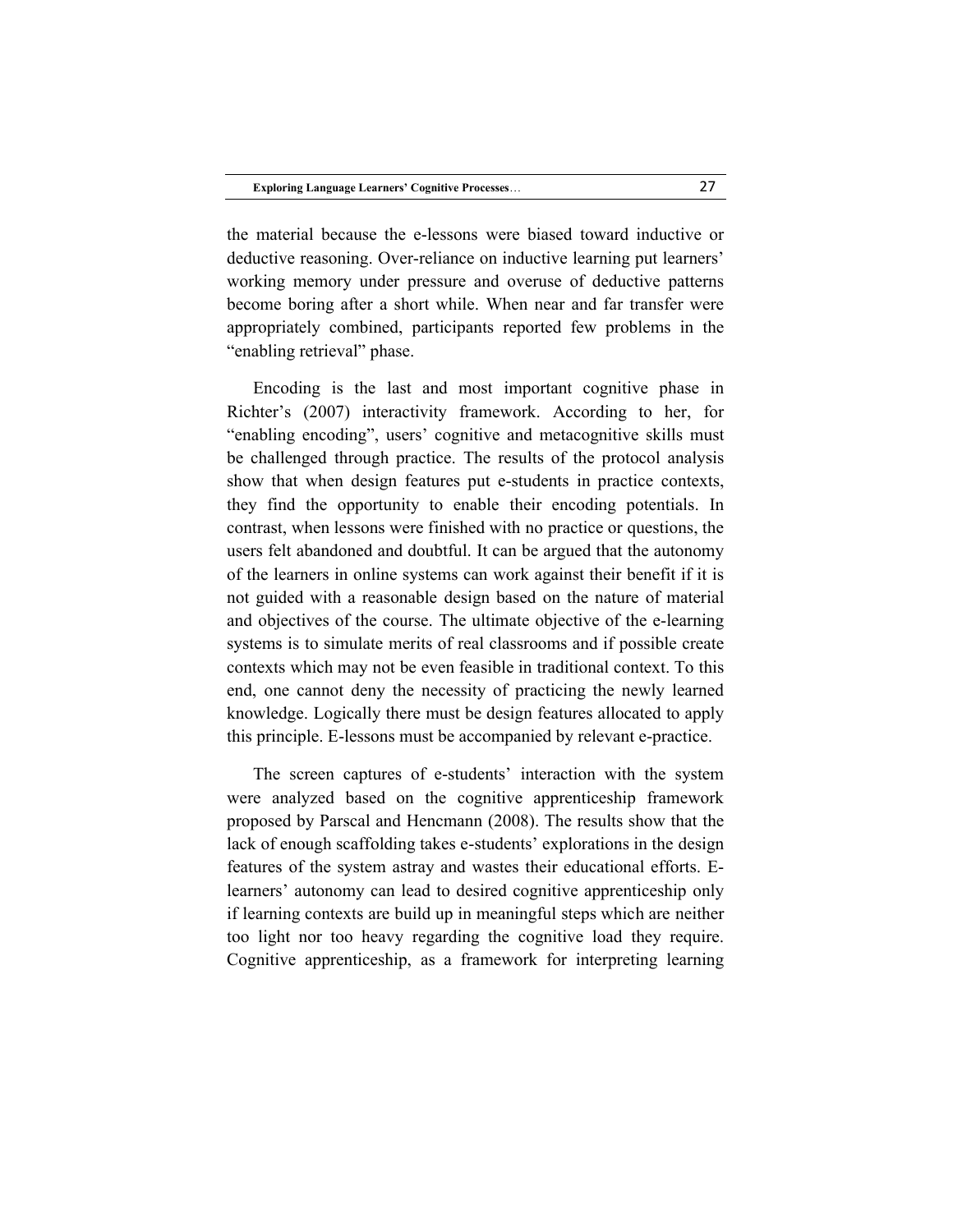sequence, shows that learning objects in an e-learning program must cling to a whole scaffolding structure which is dynamically arranged based on the potentials of its users. Otherwise, as it was observed in the screen captured collected in the present study, e-learners' exploration through numerous headings and several menus can only add to their confusion. In the quantitative section of the study, the results of the correlation analysis show that there is meaningful relationship between the instructional design of e-learning systems and students' performance in the four phases of cognitive interactivity.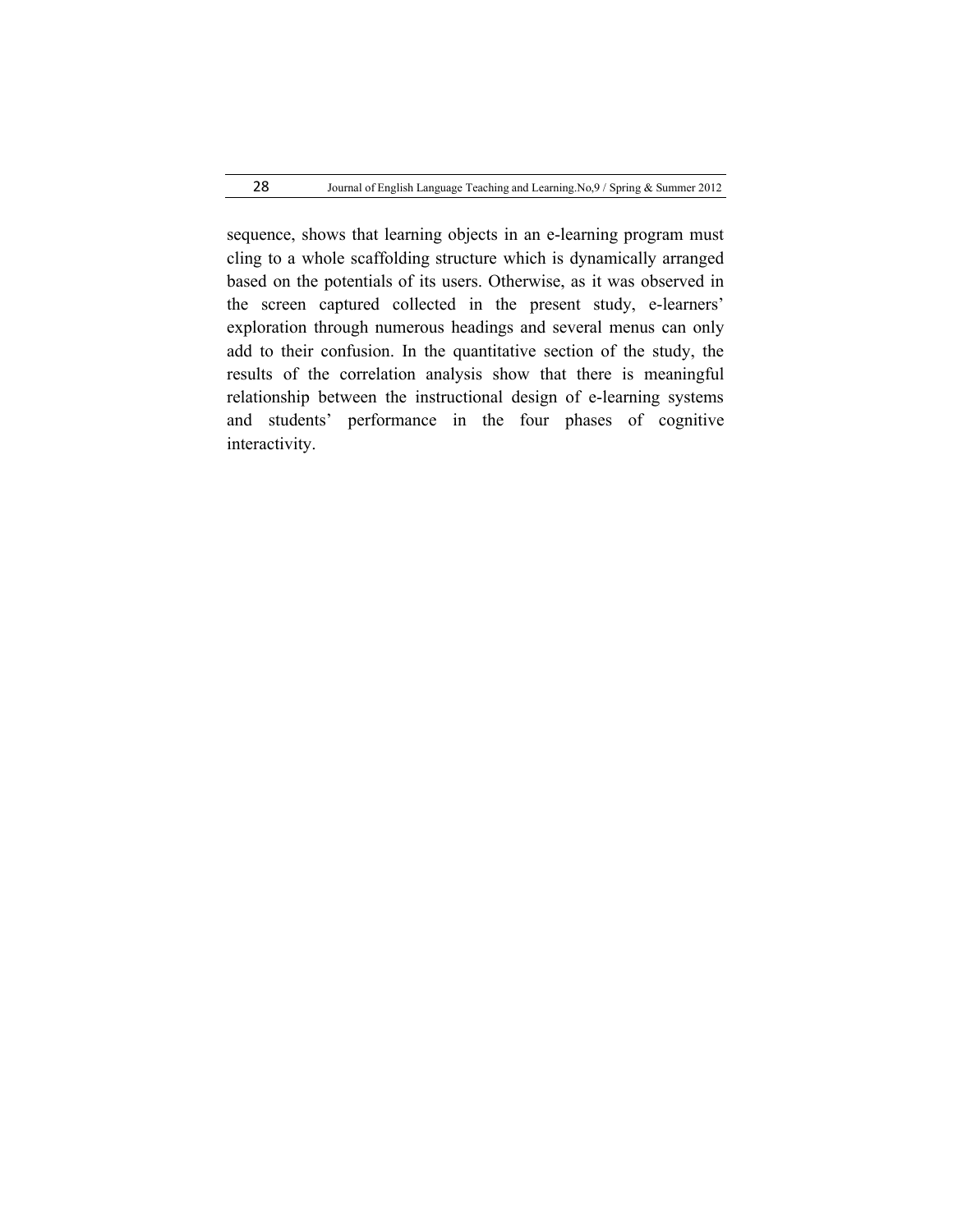#### **References**

- Albert, D., & Mori, T. (2001). The contributions of cognitive psychology to the future of learning. *Bull. Grad. School Educ. Hiroshima Univ. Part I, 50*, 25-34.
- Baldus, K., & Nicholas, A. (2010). Don't make me think: Creating effective e-learning with user testing. *Paper presented at Learning Solutions Conference, Orlando, Florida.*
- Bloom, B. S. (1953). Thought processes in lectures and discussions. *Journal of General Education, 7*, 160–169.
- Clark, R. C., & Mayer, R. E. (2002). E*-Learning and the science of instruction*. Hoboken: John Wiley.
- Collins, A., Brown, J. S., & Newmann, S. (1989). Cognitive apprenticeship: Teaching the crafts of reading, writing, and mathematics. In L. B. Resnick (Ed.), Knowing, learning, and instruction: Essays in honor of Robert Glaser (pp. 453-494). Hillsdale, NJ: Earlbaum.
- Cotton, D., & Gresty, K. (2006). Reflecting on the think-aloud method for evaluating e-learning. *British Journal and Educational Technology, 37*(1), 45-54.
- Davis, D. N. (2000). Emotion as the basis for computational autonomy in cognitive agents. *Proceedings of the 14th European Conference on Artificial Intelligence.*
- Ekanayake, H., Karunarathna, D. D., & Hewagamage, K. P. (2006). Cognitive architecture for affective eLearning. *Third International Conference on eLearning for Knowledge-Based Society*, Bangkok, Thailand.
- Ericsson, K. A., & Kintsch, W. (1995). Long-term working memory. *Psychological Review, 102*, 211–245.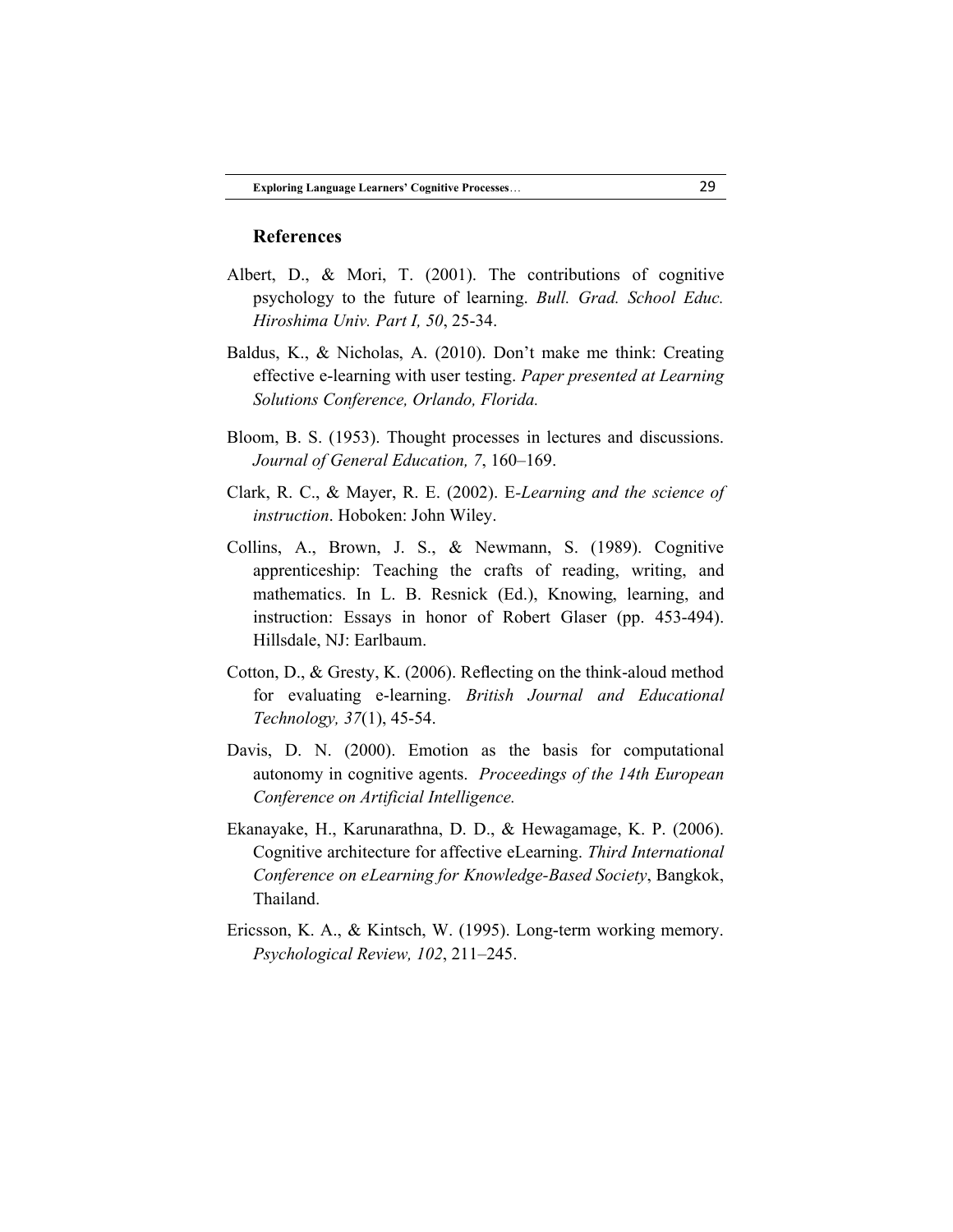- Ericsson, K. A., & Simon, H. A. (1984). Protocol analysis: Verbal reports as data. London: MIT Press.
- Fox, S., & MacKeogh, K. (2003). Can e-learning promote higherorder learning without tutor overload. *Open Learning, 18*(2), 121- 134.
- Gagné, R. M., Briggs, L. J., & Wager, W. W. (1992). *Principles of Instructional Design* (4th ed.). Belmont: Wadsworth/Thomson Learning.
- Hooper, S., & Hannafin, M. J. (1991). Psychological perspectives on emerging nstructional technologies: A critical analysis. *Educational Psychologist, 26*(1), 69-95.
- Hudlicka, E. (2004). Beyond cognition: Modeling emotion in cognitive architectures. *Proceedings of the Sixth International Conference on Cognitive Modeling.*
- Kalyuga, S. (2007). Enhancing instructional efficiency of interactive e-learning environments: A cognitive load perspective. *Educational Psychological Review, 19*, 387-399.
- Laurillard, D. (2002). *Rethinking university teaching: A conversational framework for the effective use of learning technologies* (2nd ed.). London: Routledge/Falmer.
- Milton, J., & Lyons, J. (2003). Evaluate to improve learning: Reflecting on the role of teaching and learning models. *Higher Education Research and Development, 22*, 297–312.
- Moore, M. G. (1989). Three Types of Interaction. *The American Journal of Distance Education*, 3 (2), 1-6.
- Moreno, R., & Valdez, A. (2006). Cognitive load and learning effects of having students organize pictures and words in multimedia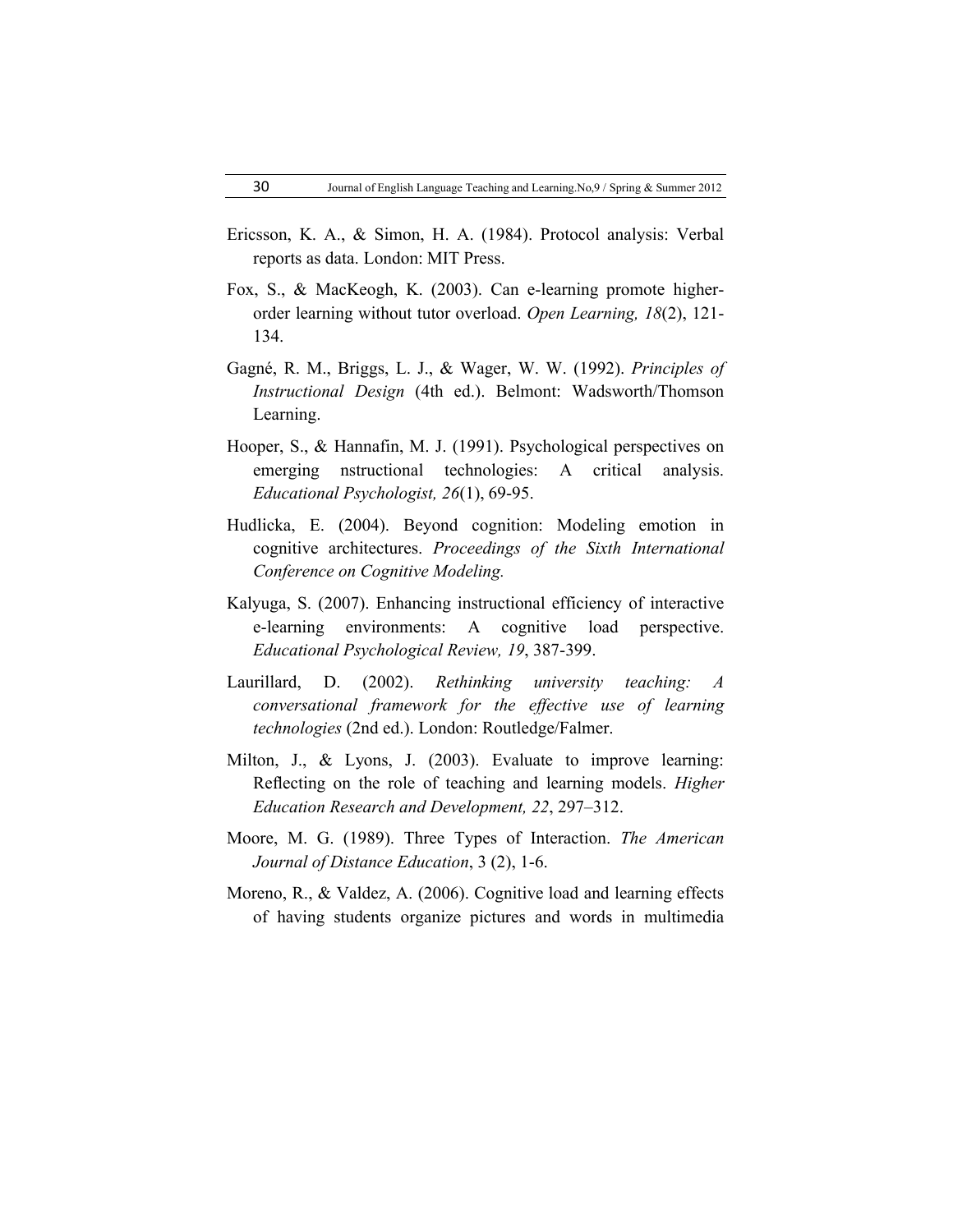environments: The role of student interactivity and feedback. *Educational Technology Research and Development, 53*(3), 35-45.

- Morrison, G. R., & Anglin, G. J. (2005). Research on cognitive load theory: Application to e-learning. *Educational Technology Research and Development, 53*(3), 94-104.
- Ohlsson, S. (1995) Learning to do and learning to understand: A lesson and challenge for cognitive modeling. In P. Reimann and H. Spada (Eds.), *Learning in humans and machines: Towards an interdisciplinary learning science* (??-??). London: Pergamon.
- Parscal, T., & Hencmann, M. (2008). Cognitive apprenticeships in online learning. *Proceedings of the 24th Conference on Distance Teaching & Learning,* 1-4.
- Richter, G. A. (2007). The next generation of interactivity: Cognitive interactivity. ???
- Salmon, G. (1998). Developing learning through effective online moderation. *Active Learning, 9*, 3–8.
- Schnotz, W., & Rasch, T. (2005). Enabling, facilitating, and inhibiting effects of animations in multimedia learning: Why reduction of cognitive load can have negative results on learning. *Educational Technology Research and Development, 53*(3), 47-58.
- Sorden, S. D. (2005). A cognitive approach to instructional design for multimedia learning. *Informing Science Journal, 8*, 263-279.
- Suchman, L. A. (1987). *Plans and situated actions: The problem of human machine communication.* Cambridge: Cambridge University Press.
- Van Den Hakk, M. J., de Yong, M. D. T., & Schellens, P. J. (2004). Employing think-aloud protocols and constructive interaction to